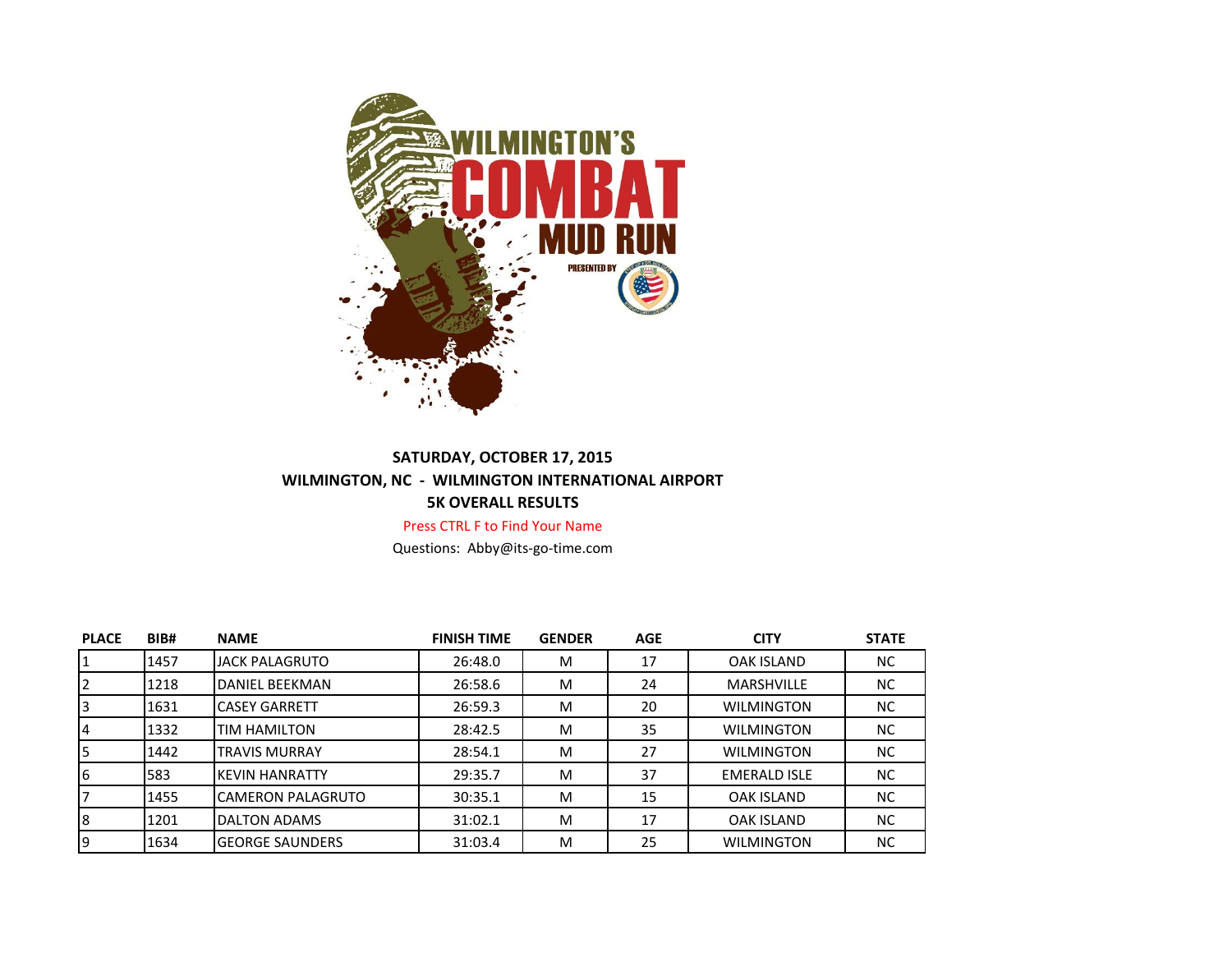| 10 | 1488 | <b>MIKE SALVATI</b>          | 31:49.8 | M  | 38 | <b>WILMINGTON</b>   | NC. |
|----|------|------------------------------|---------|----|----|---------------------|-----|
| 11 | 1216 | <b>DANIEL BECK</b>           | 33:38.8 | M  | 49 | LELAND              | NC. |
| 12 | 1256 | <b>RANDY CHAPMAN</b>         | 33:45.3 | M  | 30 | HAMPSTEAD           | NC. |
| 13 | 1565 | <b>STEVEN ZWALLY</b>         | 33:55.9 | M  | 40 | <b>WILMINGTON</b>   | NC. |
| 14 | 1486 | <b>IRI ROMERO</b>            | 34:17.9 | м  | 27 | LELAND              | NC. |
| 15 | 1487 | <b>JUNE SALVATI</b>          | 34:25.7 | F. | 37 | <b>WILMINGTON</b>   | NC. |
| 16 | 605  | <b>RYAN MOORE</b>            | 34:45.8 | M  | 36 | <b>JACKSONVILLE</b> | NC. |
| 17 | 616  | <b>TOM SAEGER</b>            | 35:06.4 | M  | 38 | <b>JACKSONVILLE</b> | NC  |
| 18 | 1485 | ABEL ROMERO                  | 35:26.7 | M  | 24 | LELAND              | NC. |
| 19 | 1374 | <b>MICHAEL KENNEDY</b>       | 35:57.4 | M  | 38 | <b>WILMINGTON</b>   | NC. |
| 20 | 1208 | <b>ANTHONY BACON</b>         | 36:06.5 | м  | 39 | LELAND              | NC. |
| 21 | 624  | <b>ROBERT STAUFFER</b>       | 36:54.1 | M  | 43 | SOUTHPORT           | NC. |
| 22 | 1456 | DOMENIC PALAGRUTO            | 37:38.1 | M  | 49 | OAK ISLAND          | NC  |
| 23 | 1599 | <b>BLAKE REASOR</b>          | 37:53.5 | M  | 27 | <b>WILMINGTON</b>   | NC. |
| 24 | 1327 | <b>JOHN HAGER</b>            | 37:55.6 | м  | 20 | <b>WILMINGTON</b>   | NC. |
| 25 | 1380 | SCOTT KING                   | 37:58.0 | M  | 24 | ASHEBORO            | NC. |
| 26 | 1610 | REESE BOWER                  | 38:12.6 | М  | 26 | <b>WILMINGTON</b>   | NC. |
| 27 | 1592 | <b>RUSS NIEBER</b>           | 38:19.5 | M  | 35 | <b>WILMINGTON</b>   | NC. |
| 28 | 1570 | <b>PAUL MCGOWAN</b>          | 38:51.7 | M  | 53 | SWANSBORO           | NC. |
| 29 | 1571 | <b>SERGIO WALTER</b>         | 38:59.1 | M  | 32 | <b>JACKSONVILLE</b> | NC. |
| 30 | 1572 | VALERIE BENNETT              | 39:02.6 | F. | 29 | <b>RICHLANDS</b>    | NC. |
| 31 | 1620 | NICOLAS ABOITIZ              | 39:09.2 | M  | 28 |                     | SC  |
| 32 | 1468 | <b>MICHAEL POGGI</b>         | 39:20.7 | M  | 40 | <b>WILMINGTON</b>   | NC. |
| 33 | 1463 | <b>SILAS PERREAULT</b>       | 39:38.1 | M  | 29 | ROCKY POINT         | NC. |
| 34 | 1340 | <b>CHRISTOPHER HENDRICKS</b> | 39:56.1 | M  | 36 | <b>WILMINGTON</b>   | NC. |
| 35 | 1502 | DAN SNYDER                   | 40:07.7 | M  | 25 | <b>WILMINGTON</b>   | NC. |
| 36 | 1503 | <b>STEVE SNYDER</b>          | 40:09.3 | м  | 52 | ROMEOVILLE          | IL. |
| 37 | 1443 | <b>JOSE NAVA</b>             | 40:14.3 | M  | 44 | <b>WILMINGTON</b>   | NC. |
| 38 | 1594 | <b>CODY BRACE</b>            | 40:17.8 | M  | 28 | <b>WILMINGTON</b>   | NC. |
| 39 | 1258 | <b>CAREY CHILDRESS</b>       | 40:40.8 | M  | 29 | ROCKY POINT         | NC. |
| 40 | 1465 | <b>TYLER PHELPS</b>          | 40:45.2 | M  | 18 | <b>WILMINGTON</b>   | NC. |
| 41 | 1217 | <b>GUY BEECH</b>             | 40:45.7 | м  | 59 | <b>WILMINGTON</b>   | NC. |
| 42 | 1637 | <b>MASON BECK</b>            | 40:53.0 | М  | 14 | LELAND              | NC. |
| 43 | 1211 | <b>STEVE BARRETT</b>         | 41:01.0 | М  | 50 | LELAND              | NC. |
|    |      |                              |         |    |    |                     |     |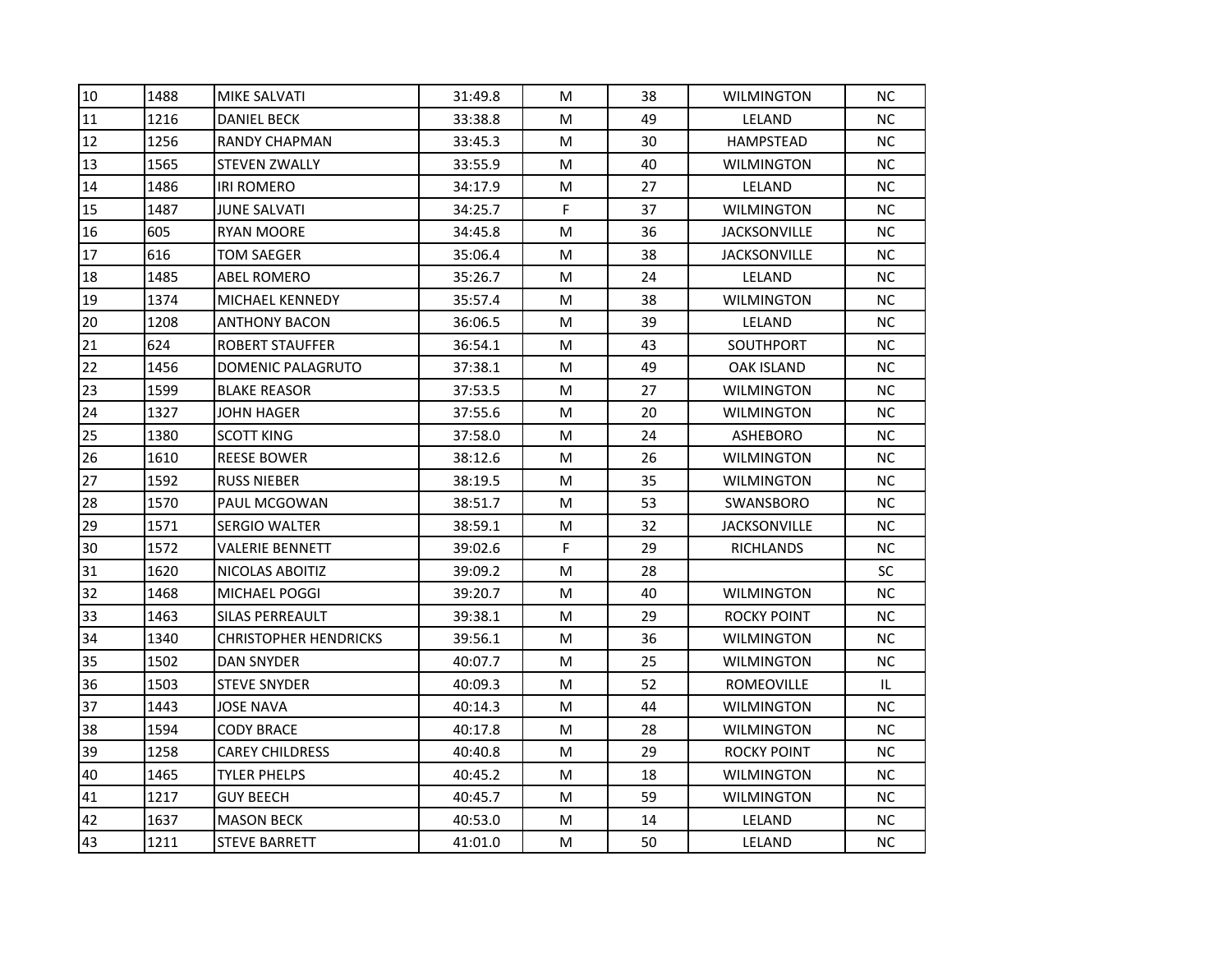| 44 | 1299 | <b>LISA FISHER</b>      | 41:10.0 | F. | 35 | <b>WILMINGTON</b>   | <b>NC</b> |
|----|------|-------------------------|---------|----|----|---------------------|-----------|
| 45 | 1530 | <b>ANDREW TIERNEY</b>   | 42:04.0 | М  | 33 | <b>WILMINGTON</b>   | NC.       |
| 46 | 1330 | <b>STEPHEN HAIRE</b>    | 42:10.2 | М  | 32 | <b>FAYETTEVILLE</b> | NC.       |
| 47 | 1329 | DEDRA HAIRE             | 42:15.3 | F. | 31 | <b>FAYETTEVILLE</b> | NC.       |
| 48 | 1522 | <b>ASHTON TAVELLA</b>   | 42:15.6 | М  | 13 | <b>WILMINGTON</b>   | NC.       |
| 49 | 1453 | <b>CAMBER OLSEN</b>     | 42:19.4 | F. | 28 | <b>WILMINGTON</b>   | NC.       |
| 50 | 1247 | <b>KRISTEN BUTLER</b>   | 42:22.6 | F  | 35 | <b>WILMINGTON</b>   | NC.       |
| 51 | 1300 | REBECCA FLISHER         | 42:24.7 | F  | 35 | <b>WILMINGTON</b>   | NC.       |
| 52 | 1219 | JONATHAN BELL           | 42:29.2 | М  | 25 | <b>CASTLE HAYNE</b> | NC.       |
| 53 | 1341 | NICHOLLE HERBERT        | 42:32.9 | F. | 25 | <b>WILMINGTON</b>   | NC.       |
| 54 | 1619 | DOMENICO GRILLO         | 42:35.8 | M  | 25 | <b>WILMINGTON</b>   | NC.       |
| 55 | 1296 | <b>KATIE FERRCE</b>     | 42:45.0 | F  | 34 | <b>WILMINGTON</b>   | NC.       |
| 56 | 1529 | NICOLE THOOS            | 42:45.2 | F. | 19 | <b>WILMINGTON</b>   | NC.       |
| 57 | 1420 | <b>KELLY MCGRATH</b>    | 42:49.3 | F  | 26 | <b>WILMINGTON</b>   | NC.       |
| 58 | 1244 | <b>MITCHELL BUNDY</b>   | 42:50.0 | М  | 16 | LELAND              | NC.       |
| 59 | 1638 | JENNY DEVERS            | 42:52.7 | F. | 38 | <b>WILMINGTON</b>   | NC.       |
| 60 | 1326 | KEITH HAERTEL           | 42:53.4 | М  | 27 | WILMINGTON          | NC.       |
| 61 | 1635 | <b>KELLY FOREMAN</b>    | 42:55.4 | F  | 45 | <b>WILMINGTON</b>   | NC.       |
| 62 | 1273 | <b>TURMAK DAVIS</b>     | 43:04.7 | М  | 44 | <b>BURGAW</b>       | NC        |
| 63 | 1272 | <b>GARY DAVIS</b>       | 43:13.4 | м  | 26 | HAMPSTEAD           | NC.       |
| 64 | 1239 | <b>ANTOINE MARCEL</b>   | 43:21.4 | М  | 37 | <b>WILMINGTON</b>   | SC        |
| 65 | 1613 | <b>MELANIE JOHNSTON</b> | 43:32.6 | F. | 24 | <b>WILMINGTON</b>   | NC        |
| 66 | 1494 | DANIEL SAUSMAN          | 43:44.4 | м  | 32 | <b>WILMINGTON</b>   | NC.       |
| 67 | 1323 | <b>SHANNON GRIFFIN</b>  | 43:48.8 | М  | 38 | <b>BURLINGTON</b>   | NC.       |
| 68 | 1269 | SAMANTHA CULBERTSON     | 43:51.4 | F  | 21 | RALEIGH             | NC        |
| 69 | 1515 | <b>LIBOR STURCH</b>     | 43:53.0 | М  | 42 | <b>WILMINGTON</b>   | <b>NC</b> |
| 70 | 1630 | <b>KEVIN MCCARTHY</b>   | 44:08.3 | М  | 43 | <b>WILMINGTON</b>   | NC.       |
| 71 | 1324 | <b>COURTNEY GRITMON</b> | 44:09.8 | F  | 34 | WILMINGTON          | NC.       |
| 72 | 1425 | WILLIAM MESHAW          | 44:39.7 | М  | 27 | WALLACE             | NC.       |
| 73 | 1294 | <b>DUSTIN FARRELL</b>   | 44:45.4 | М  | 33 | WILMINGTON          | NC        |
| 74 | 1328 | RHONDA HAGER            | 44:48.5 | F. | 43 | <b>WILMINGTON</b>   | NC.       |
| 75 | 1479 | JEFF RICHARDSON         | 44:52.5 | М  | 49 | HAMPSTEAD           | <b>NC</b> |
| 76 | 1441 | <b>DUSTEN MURDEN</b>    | 44:57.7 | М  | 41 | WILMINGTON          | NC.       |
| 77 | 1310 | <b>MISTY FULTON</b>     | 45:13.9 | F. | 35 | RALEIGH             | NC.       |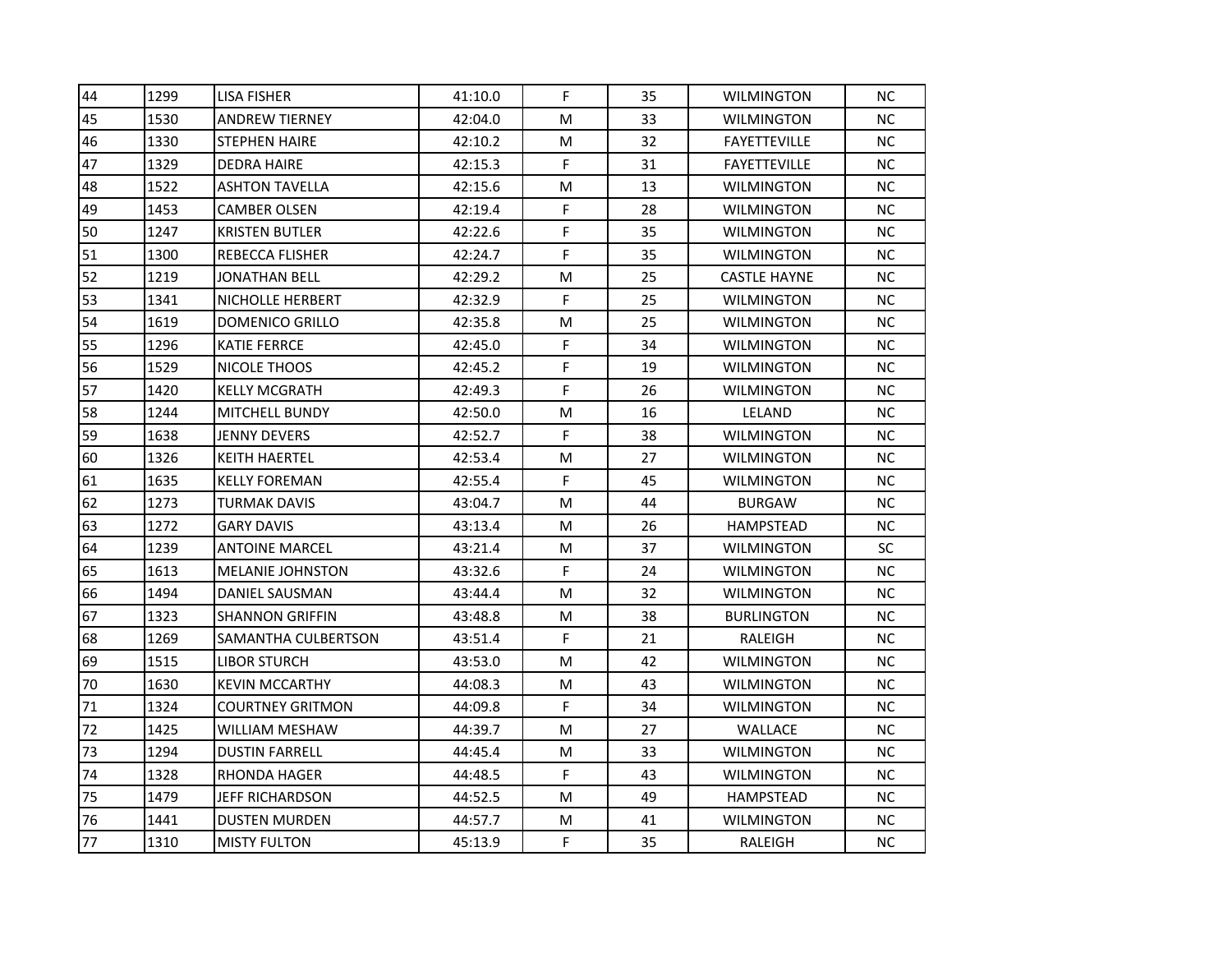| 78  | 1498 | <b>SHAWNA SHELTON</b>   | 45:16.4 | F  | 33 | <b>WILMINGTON</b>         | NC. |
|-----|------|-------------------------|---------|----|----|---------------------------|-----|
| 79  | 1564 | <b>LINDSEY ZAK</b>      | 45:27.2 | F. | 39 | HAMPSTEAD                 | NC. |
| 80  | 1598 | DANA NEWSOME            | 45:31.4 | м  | 34 | <b>WILMINGTON</b>         | NC. |
| 81  | 1352 | AMBER HOWELL            | 45:32.9 | F  | 26 | <b>WILMINGTON</b>         | NC. |
| 82  | 1336 | <b>WYATT HATLINE</b>    | 45:47.7 | M  | 23 | <b>WILMINGTON</b>         | NC. |
| 83  | 1429 | MICHAEL MOLINA          | 45:49.6 | м  | 39 | LELAND                    | NC. |
| 84  | 1474 | <b>COLEY PRITCHETT</b>  | 45:57.4 | M  | 24 | <b>WILMINGTON</b>         | NC. |
| 85  | 1254 | <b>ANJA CASE</b>        | 45:58.2 | F  | 14 | <b>WILMINGTON</b>         | NC. |
| 86  | 1221 | JENNIFER BENNETT        | 46:01.4 | F  | 34 | <b>WINNABOW</b>           | NC. |
| 87  | 1236 | <b>CAROLINE BROWN</b>   | 46:01.8 | F  | 16 | GREENSBORO                | NC. |
| 88  | 1507 | HANNAH ST. JEAN         | 46:05.0 | F. | 18 | SILER CITY                | NC. |
| 89  | 1202 | <b>TONY ALLEN</b>       | 46:24.8 | M  | 21 | <b>CREEDMOOR</b>          | NC. |
| 90  | 1371 | <b>RILEY KAPUSTA</b>    | 46:34.2 | M  | 14 | <b>WILMINGTON</b>         | NC. |
| 91  | 1370 | <b>JEFF KAPUSTA</b>     | 46:35.9 | M  | 39 | <b>WILMINGTON</b>         | NC. |
| 92  | 1264 | <b>ELLEN CONKLIN</b>    | 46:40.6 | F. | 35 | <b>WILMINGTON</b>         | NC. |
| 93  | 1251 | DYLAN CARON             | 46:43.0 | M  | 25 | <b>WILMINGTON</b>         | NC. |
| 94  | 1437 | <b>KELSEY MUELLER</b>   | 46:47.6 | F  | 22 | <b>WILMINGTON</b>         | NC. |
| 95  | 1381 | <b>MORGAN KLEIN</b>     | 46:54.2 | F. | 24 | ROCKY POINT               | NC. |
| 96  | 1548 | <b>LEIGH WARD</b>       | 46:59.0 | F  | 22 | <b>ROCKY POINT</b>        | NC. |
| 97  | 1607 | ELLIOT FLORES           | 47:11.1 | M  | 25 | <b>WILMINGTON</b>         | NC. |
| 98  | 1289 | <b>SEAN DWYER</b>       | 47:19.8 | M  | 39 | <b>WILMINGTON</b>         | NC. |
| 99  | 1521 | <b>KOURTNEY TAPEREK</b> | 47:23.1 | F. | 30 | <b>WILMINGTON</b>         | NC  |
| 100 | 1470 | <b>RUSS POND</b>        | 47:27.0 | M  | 44 | <b>WILMINGTON</b>         | NC. |
| 101 | 1509 | KATHERINE STAUFFENBERG  | 47:29.5 | F. | 34 | <b>FAYETTEVILLE</b>       | NC. |
| 102 | 1431 | <b>ELIZABETH MONROE</b> | 47:31.6 | F  | 32 | <b>WRIGHTSVILLE BEACH</b> | NC. |
| 103 | 1477 | <b>BUTCH REITZEL</b>    | 47:33.7 | M  | 53 | <b>LIBERTY</b>            | NC  |
| 104 | 1549 | DAVID WATSON            | 47:33.8 | М  | 41 | HAMPSTEAD                 | NC. |
| 105 | 1311 | <b>JACKIE GARR</b>      | 47:34.3 | F  | 38 | <b>WILMINGTON</b>         | NC. |
| 106 | 1551 | <b>REBECCA WATSON</b>   | 47:35.4 | F  | 25 | HAMPSTEAD                 | NC. |
| 107 | 1621 | <b>TERESA VICTORIA</b>  | 47:35.9 | F  | 24 | LELAND                    | NC. |
| 108 | 1622 | <b>LUIS VICTORIA</b>    | 47:37.5 | M  | 25 | LELAND                    | NC. |
| 109 | 1345 | KATIE HEWITT            | 47:38.8 | F. | 33 | <b>WILMINGTON</b>         | NC. |
| 110 | 1520 | <b>LESLIE TALBOTT</b>   | 47:39.6 | F  | 32 | <b>WILMINGTON</b>         | NC. |
| 111 | 1344 | <b>GIDEON HEWITT</b>    | 47:40.0 | M  | 35 | <b>WILMINGTON</b>         | NC  |
|     |      |                         |         |    |    |                           |     |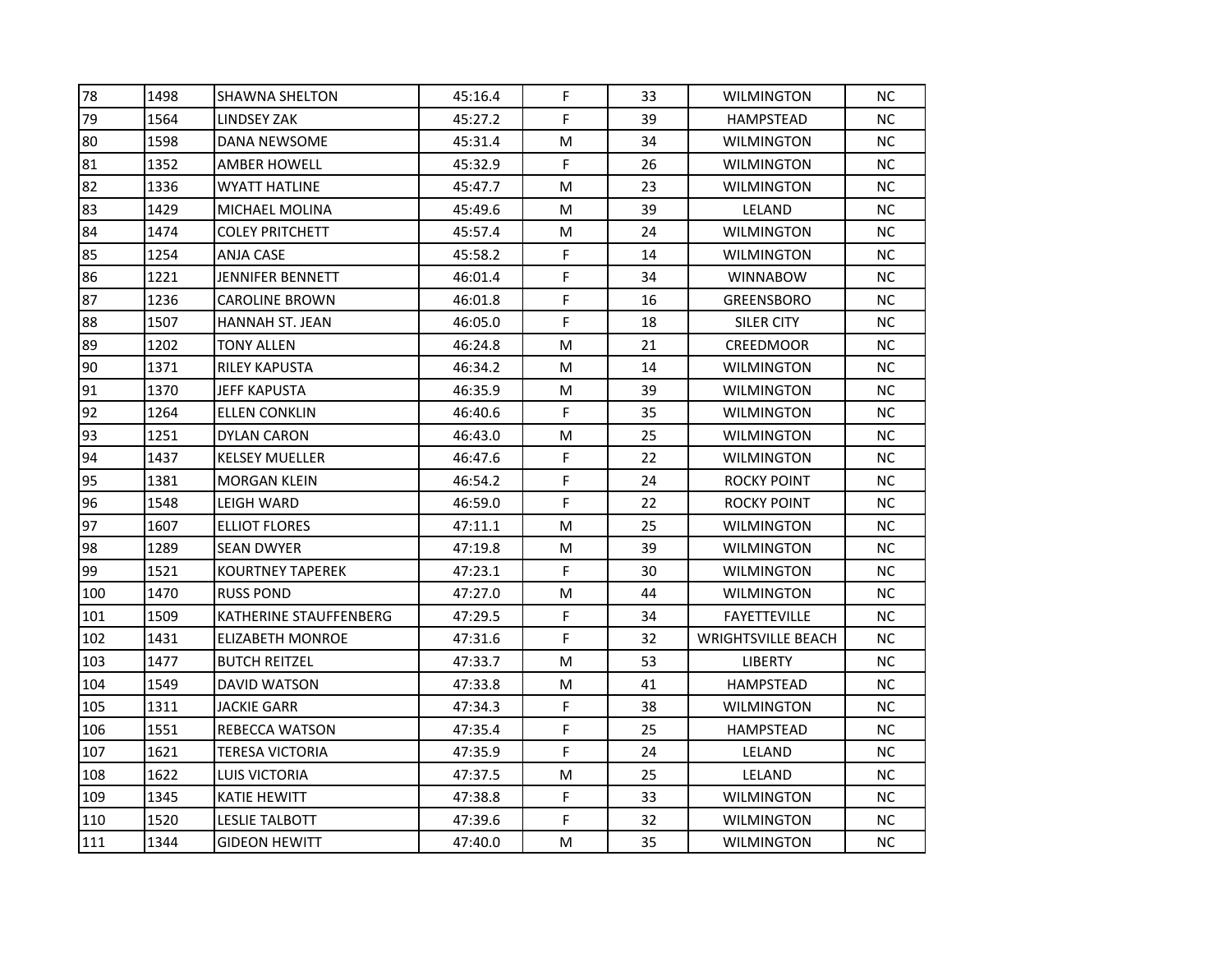| 112 | 1574 | <b>CARMEN SERRANO</b>     | 47:42.8 | F. | 27 | <b>WILMINGTON</b>   | NС        |
|-----|------|---------------------------|---------|----|----|---------------------|-----------|
| 113 | 1391 | JAMIE LANGFORD            | 47:46.1 | F  | 31 | <b>WILMINGTON</b>   | NC.       |
| 114 | 1388 | <b>KRISTEN LALIBERTE</b>  | 47:46.1 | F  | 33 | HAMPSTEAD           | NC.       |
| 115 | 1346 | PAUL HIEBER               | 47:50.4 | М  | 33 | HAMPSTEAD           | NC.       |
| 116 | 1422 | KIMBERLY MCNEILL          | 47:51.4 | F  | 51 | <b>WILMINGTON</b>   | NC.       |
| 117 | 1469 | LISA POMROY               | 47:53.1 | F  | 27 | <b>COCKEYSVILLE</b> | MD        |
| 118 | 1292 | <b>DENISE ENDERS</b>      | 47:55.2 | F  | 30 | <b>WILSON</b>       | NC.       |
| 119 | 1604 | PERRY DELUKE              | 47:57.4 | М  | 24 | WILMINGTON          | NC.       |
| 120 | 1434 | DIANA MORRIS              | 47:58.3 | F  | 53 | HAMPSTEAD           | NC.       |
| 121 | 1483 | <b>KENNETH ROBITAILLE</b> | 48:13.4 | М  | 39 | WILMINGTON          | <b>NC</b> |
| 122 | 1383 | <b>TANNER KONRADY</b>     | 48:15.2 | М  | 27 | <b>WILMINGTON</b>   | NC.       |
| 123 | 1213 | <b>CARL BAYNARD</b>       | 48:17.6 | М  | 43 | <b>WILMINGTON</b>   | NC.       |
| 124 | 1369 | KELLEY KALTENBACH         | 48:31.4 | М  | 43 | WILMINGTON          | NC.       |
| 125 | 1427 | SHAWN MIKULA              | 48:37.6 | М  | 32 | HAMPSTEAD           | NC.       |
| 126 | 1361 | PAUL JACKSON              | 48:41.3 | М  | 33 | WILMINGTON          | NC.       |
| 127 | 1356 | <b>RYAN HURST</b>         | 48:44.4 | М  | 36 | <b>WILMINGTON</b>   | NC.       |
| 128 | 1360 | JENNIE JACKSON            | 48:50.6 | F  | 34 | <b>WILMINGTON</b>   | NC.       |
| 129 | 1426 | KARLI MIKULA              | 48:52.2 | F  | 34 | HAMPSTEAD           | NC.       |
| 130 | 1493 | LINDSAY SAULS             | 49:10.2 | F  | 32 | <b>HOLDEN BEACH</b> | NC.       |
| 131 | 1313 | ALEXA GENTILE             | 49:14.7 | F. | 24 | <b>FAYETTEVILLE</b> | NC.       |
| 132 | 1270 | <b>BECKY CUNNINGHAM</b>   | 49:20.9 | F  | 32 | <b>FAYETTEVILLE</b> | <b>NC</b> |
| 133 | 1500 | <b>BOB SIEVERS</b>        | 49:22.6 | М  | 60 | FREELAND            | MD        |
| 134 | 1389 | <b>CHANCE LAMBETH</b>     | 49:24.6 | М  | 37 | WILMINGTON          | NC.       |
| 135 | 1602 | RACHEL KIRSCHMANN         | 49:29.1 | F. | 24 | <b>WILMINGTON</b>   | NC.       |
| 136 | 1241 | HANNAH BUCKINGHAM         | 49:36.3 | F  | 21 | <b>WILMINGTON</b>   | NC.       |
| 137 | 1403 | <b>BRANDON LUGENBEEL</b>  | 49:41.2 | М  | 21 | WILMINGTON          | NC.       |
| 138 | 1540 | <b>BRYAN TUNSTALL</b>     | 49:50.3 | М  | 29 | LELAND              | NC.       |
| 139 | 1606 | KLIF KIMAMON              | 49:58.2 | М  | 35 | <b>WILMINGTON</b>   | NC.       |
| 140 | 1625 | <b>HANNAH FAIRCLOTH</b>   | 50:08.6 | F  | 16 | <b>HOPE MILLS</b>   | NC.       |
| 141 | 1249 | <b>MELISSA CAPONI</b>     | 50:10.5 | F  | 37 | WILMINGTON          | NC.       |
| 142 | 1624 | LYDIA DILDAY              | 50:11.0 | F. | 16 | <b>HOPE MILLS</b>   | NC.       |
| 143 | 1363 | <b>ASHLEY JACOBS</b>      | 50:11.2 | F  | 21 | SMITHFIELD          | <b>NC</b> |
| 144 | 1419 | <b>STEVE MCCROSSAN</b>    | 50:12.8 | м  | 38 | WILMINGTON          | NC.       |
| 145 | 1362 | ANGIE JACOBS              | 50:14.0 | F. | 49 | SMITHFIELD          | NC.       |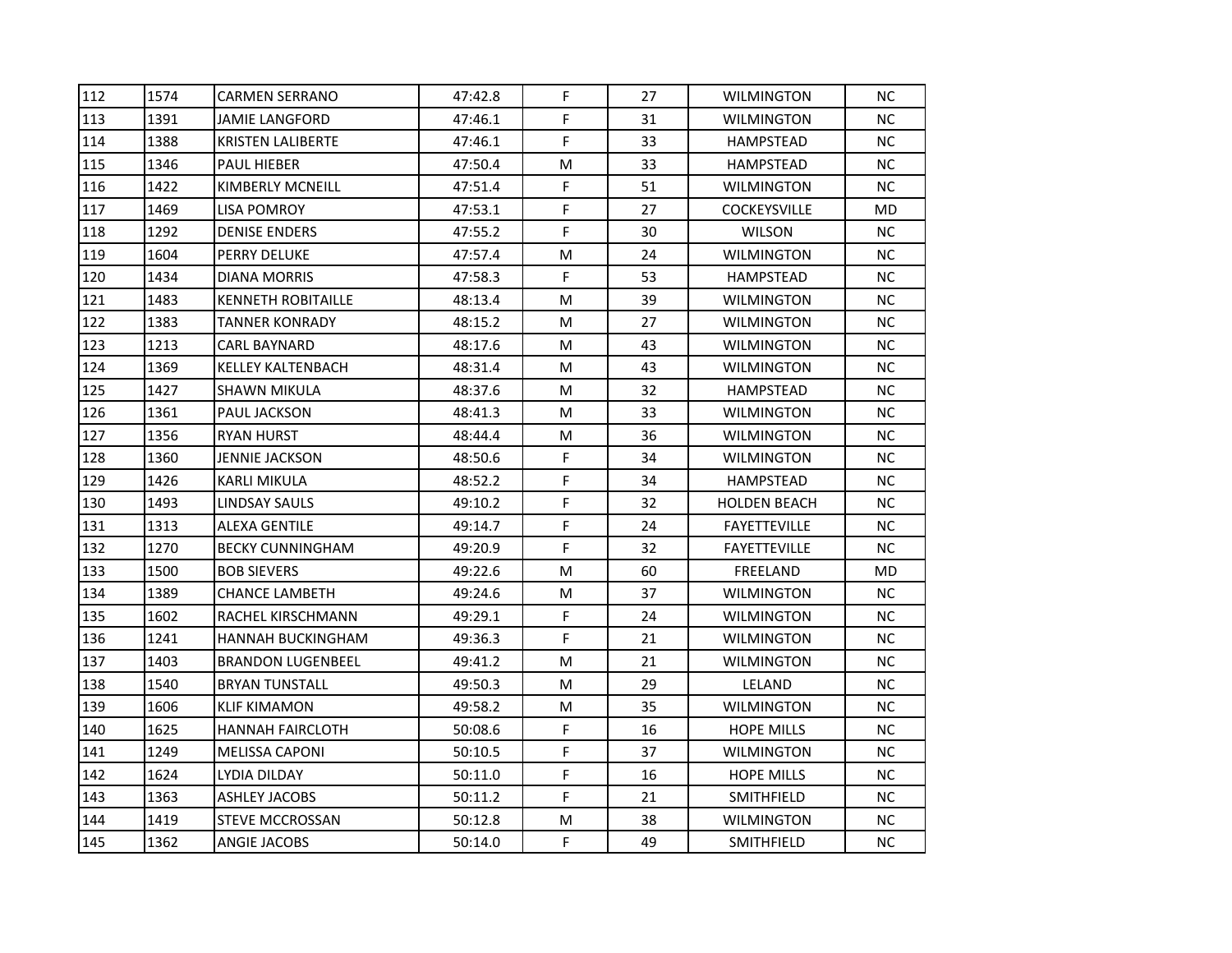| 146 | 1250 | <b>NATHAN CAPONI</b>     | 50:14.5 | м  | 38 | <b>WILMINGTON</b>     | NC. |
|-----|------|--------------------------|---------|----|----|-----------------------|-----|
| 147 | 1501 | AMANDA SISSINE           | 50:15.9 | F  | 31 | <b>WILMINGTON</b>     | NC. |
| 148 | 1286 | <b>KATHY DONELLY</b>     | 50:16.6 | F  | 55 | SMITHFIELD            | NC. |
| 149 | 1566 | NICOLE CALDWELL          | 50:17.7 | F  | 26 | <b>WILMINGTON</b>     | NC. |
| 150 | 1510 | <b>BRANDON STEVENS</b>   | 50:17.7 | м  | 14 | <b>RICHLANDS</b>      | NC. |
| 151 | 1297 | <b>CHRISTI FERRETTI</b>  | 50:18.2 | F  | 40 | WILMINGTON            | NC. |
| 152 | 1364 | <b>JAKE JACOBS</b>       | 50:19.2 | M  | 52 | SMITHFIELD            | NC. |
| 153 | 1215 | <b>SARA BEAUDOIN</b>     | 50:23.5 | F  | 36 | <b>WILMINGTON</b>     | NC  |
| 154 | 1511 | <b>MICHAEL STEVENS</b>   | 50:25.5 | Μ  | 34 | <b>RICHLANDS</b>      | NC. |
| 155 | 1605 | ROB COLE                 | 50:27.1 | м  | 34 | <b>WILMINGTON</b>     | NC. |
| 156 | 1373 | <b>FRANKLIN KEMP</b>     | 50:30.0 | М  | 28 | <b>MAPLE HILL</b>     | NC. |
| 157 | 1237 | <b>CHRISTINE BROWN</b>   | 50:30.3 | F. | 27 | <b>WILMINGTON</b>     | NC. |
| 158 | 1475 | <b>CHRIS REDMOND</b>     | 50:36.2 | м  | 51 | <b>WILMINGTON</b>     | NC  |
| 159 | 1476 | <b>MADISON REDMOND</b>   | 50:37.7 | F  | 14 | <b>WILMINGTON</b>     | NC. |
| 160 | 1545 | PETER VASQUEZ            | 50:37.7 | Μ  | 26 | <b>GREENSBORO</b>     | NC. |
| 161 | 1322 | NICOLE GRAY              | 50:58.1 | F  | 39 | CAROLINA BEACH        | NC. |
| 162 | 1411 | LINDSAY MARTINI          | 50:59.4 | F  | 31 | <b>WILMINGTON</b>     | NC. |
| 163 | 1339 | EMMA HEMINGWAY           | 51:00.9 | F  | 15 | <b>WILMINGTON</b>     | NC. |
| 164 | 1359 | <b>RYAN IRVING</b>       | 51:18.3 | M  | 25 | <b>WILMINGTON</b>     | NC. |
| 165 | 1409 | <b>KEVIN MARRIOTT</b>    | 51:20.9 | Μ  | 38 | <b>WILMINGTON</b>     | NC. |
| 166 | 1204 | RACHEL ALMOND            | 51:22.6 | F. | 33 | <b>WINNABOW</b>       | NC. |
| 167 | 1601 | <b>IAN MURPHY</b>        | 51:31.0 | M  | 38 | <b>WILMINGTON</b>     | NC  |
| 168 | 1283 | <b>ADAM DIMENSTEIN</b>   | 51:31.6 | м  | 28 | <b>WILMINGTON</b>     | NC. |
| 169 | 1496 | RAINEY SCROCCO           | 51:47.0 | F  | 44 | LELAND                | NC. |
| 170 | 1252 | <b>ALLISON CARTER</b>    | 51:49.1 | F  | 36 | LELAND                | NC. |
| 171 | 1461 | LAURA PATTEN             | 51:49.5 | F  | 39 | LELAND                | NC. |
| 172 | 1355 | DONALD HUMPHREY-GREER    | 51:52.5 | м  | 38 | LELAND                | NC. |
| 173 | 1226 | <b>SIMON BLACKBURN</b>   | 51:53.5 | M  | 53 | <b>WILMINGTON</b>     | NC. |
| 174 | 1569 | <b>CAM BOISCLAIR</b>     | 51:53.7 | M  | 17 | KURE BEACH            | NC. |
| 175 | 1224 | <b>JENILLE BLACKBURN</b> | 51:55.3 | F  | 38 | <b>WILMINGTON</b>     | NC. |
| 176 | 1220 | <b>KRISTINA BELL</b>     | 51:56.9 | F. | 32 | <b>WILMINGTON</b>     | NC. |
| 177 | 1231 | <b>CHRIS BONEY</b>       | 51:58.8 | м  | 41 | <b>WILMINGTON</b>     | NC. |
| 178 | 1314 | <b>QUADARIS GIBBS</b>    | 52:09.1 | M  | 21 | <b>STATESVILLE</b>    | NC. |
| 179 | 1407 | <b>MARTHA MARELLO</b>    | 52:10.2 | F  | 32 | <b>CAROLINA BEACH</b> | NC. |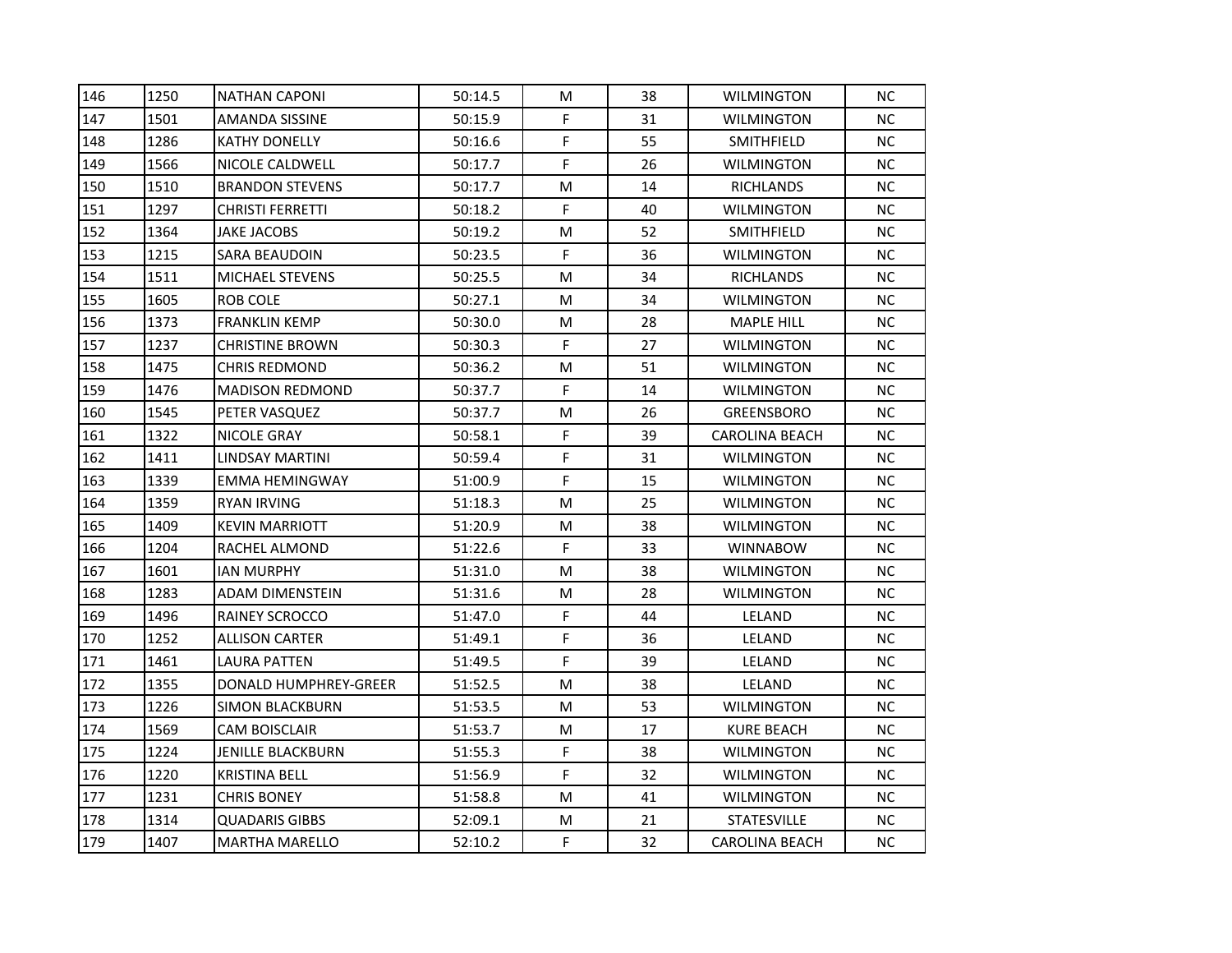| 180 | 1257 | <b>TOMMY CHEN</b>         | 52:11.1 | М  | 22 | <b>CHARLOTTE</b>    | NC.       |
|-----|------|---------------------------|---------|----|----|---------------------|-----------|
| 181 | 1497 | <b>JULIET SELTZ</b>       | 52:11.9 | F. | 36 | <b>WILMINGTON</b>   | NC.       |
| 182 | 1560 | <b>ASWIN YANG</b>         | 52:14.1 | М  | 22 | <b>CHARLOTTE</b>    | NC.       |
| 183 | 1561 | YEN YANG                  | 52:15.8 | F  | 22 | <b>CHARLOTTE</b>    | NC.       |
| 184 | 1396 | DAVID LEE                 | 52:17.4 | M  | 22 | <b>HUNTERSVILLE</b> | NC.       |
| 185 | 1233 | <b>BRENT BOYTLES</b>      | 52:29.3 | М  | 36 | <b>WILMINGTON</b>   | NC.       |
| 186 | 1397 | <b>JEONGHO LEE</b>        | 52:35.6 | М  | 20 | <b>HUNTERSVILLE</b> | NC.       |
| 187 | 1537 | <b>ABBY TRIPP</b>         | 52:35.8 | F  | 28 | <b>WILMINGTON</b>   | NC.       |
| 188 | 1450 | <b>TAYLOR NUNES</b>       | 52:37.5 | М  | 19 | <b>WILMINGTON</b>   | NC.       |
| 189 | 1207 | DAVID ARMAS               | 52:39.8 | M  | 24 | <b>MIAMI</b>        | FL.       |
| 190 | 1533 | JENNA TOOMEY              | 52:42.6 | F. | 30 | ROCKY POINT         | NC.       |
| 191 | 1534 | JOHN TOOMEY III           | 52:44.4 | М  | 32 | ROCKY POINT         | NC.       |
| 192 | 1448 | <b>ALEXIS NUNES</b>       | 52:44.5 | F. | 21 | <b>WILMINGTON</b>   | NC.       |
| 193 | 1449 | <b>KEVIN NUNES</b>        | 52:47.4 | М  | 50 | <b>WILMINGTON</b>   | NC.       |
| 194 | 1295 | <b>SEAN FENICK</b>        | 53:02.6 | М  | 43 | <b>SOUTHPORT</b>    | <b>NC</b> |
| 195 | 1623 | RYAN DILDAY               | 53:38.1 | М  | 18 | <b>HOPE MILLS</b>   | NC.       |
| 196 | 1505 | <b>NATALIE SPENCER</b>    | 53:38.7 | F  | 36 | <b>WATHA</b>        | NC.       |
| 197 | 1586 | <b>OSCAR ALATORRE</b>     | 53:41.0 | M  | 54 | <b>WILMINGTON</b>   | NC        |
| 198 | 1504 | <b>JOHN SPENCER</b>       | 53:41.4 | М  | 37 | <b>WATHA</b>        | NC.       |
| 199 | 1349 | <b>HAVEN HOLSINGER</b>    | 53:45.3 | F. | 41 | <b>WILMINGTON</b>   | <b>NC</b> |
| 200 | 1544 | JIM VASIL                 | 53:51.6 | M  | 45 | <b>WILMINGTON</b>   | NC        |
| 201 | 1265 | <b>KEVIN CONNINGTON</b>   | 53:54.2 | M  | 43 | <b>WILMINGTON</b>   | NC.       |
| 202 | 1632 | <b>ASHLYN REAGAN</b>      | 53:55.4 | F  | 21 | <b>WILMINGTON</b>   | NC.       |
| 203 | 1556 | JENNIFER WINGATE BILLINGS | 54:00.6 | F  | 39 | <b>WILMINGTON</b>   | NC.       |
| 204 | 1543 | BRYAN UNDERWOOD           | 54:00.8 | М  | 26 | <b>WILMINGTON</b>   | NC.       |
| 205 | 1552 | LINDSAY WENTZ             | 54:01.8 | F  | 35 | WILMINGTON          | NC.       |
| 206 | 1242 | <b>MELISSA BUCKINGHAM</b> | 54:03.9 | F  | 24 | <b>WILMINGTON</b>   | NC.       |
| 207 | 1473 | <b>ALISHA PRICE</b>       | 54:09.4 | F  | 22 | <b>WILMINGTON</b>   | NC.       |
| 208 | 1636 | <b>COLE BECK</b>          | 54:32.2 | М  | 17 | LELAND              | NC.       |
| 209 | 1280 | ALEX DEVIDO               | 54:34.0 | М  | 16 | <b>WILMINGTON</b>   | NC.       |
| 210 | 1281 | DAN DEVIDO                | 54:40.0 | М  | 45 | <b>WILMINGTON</b>   | NC.       |
| 211 | 1315 | <b>BRENDA GIBSON</b>      | 54:56.2 | F  | 26 | <b>CASTLE HAYNE</b> | NC.       |
| 212 | 1424 | <b>KATHERINE MEINHOLD</b> | 54:58.4 | F  | 16 | <b>WILMINGTON</b>   | NC.       |
| 213 | 1615 | <b>MIKE RAVOLI</b>        | 55:00.0 | М  | 16 |                     | SC        |
|     |      |                           |         |    |    |                     |           |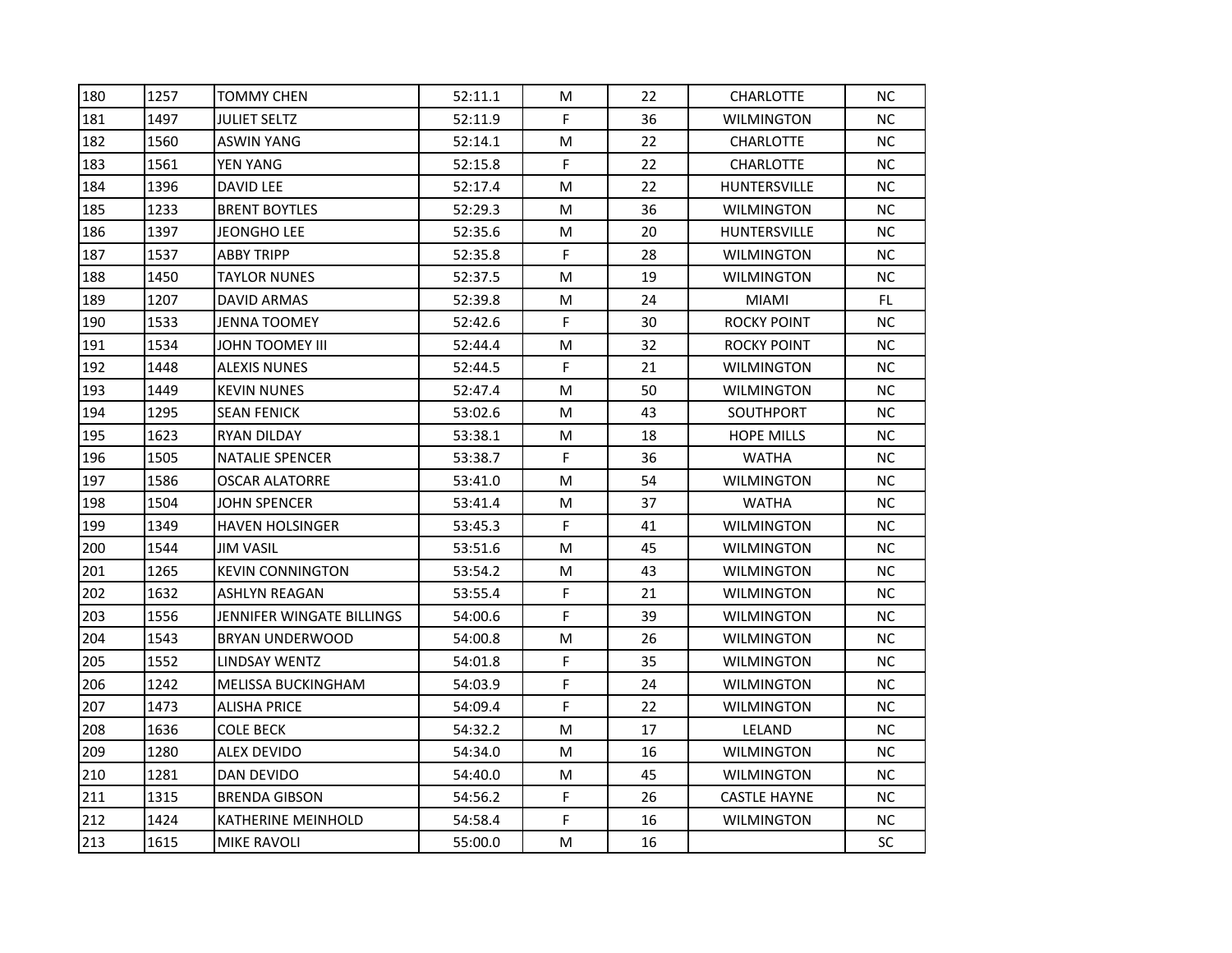| 214 | 1617 | <b>ZACH HAENIG</b>          | 55:02.1 | м  | 16 |                      | SC        |
|-----|------|-----------------------------|---------|----|----|----------------------|-----------|
| 215 | 1618 | <b>NASH GRIFFIN</b>         | 55:04.1 | м  | 16 |                      | SC        |
| 216 | 1616 | <b>LUKE PEAVY</b>           | 55:09.3 | М  | 16 |                      | SC        |
| 217 | 1298 | <b>KRISTY FILIPPELLO</b>    | 55:10.8 | F  | 32 | SWANSBORO            | NC.       |
| 218 | 1614 | <b>MATTHEW GRIFFINTH</b>    | 55:12.5 | м  | 16 |                      | <b>SC</b> |
| 219 | 1445 | <b>SCOTT NELSON</b>         | 55:14.0 | М  | 35 | SWANSBORO            | NC.       |
| 220 | 1366 | <b>KENDALL JOHNSON</b>      | 55:20.3 | F  | 15 | <b>FUQUAY VARINA</b> | NC.       |
| 221 | 1365 | <b>AVERY JOHNSON</b>        | 55:24.3 | F  | 13 | <b>FUQUAY VARINA</b> | NC        |
| 222 | 1514 | <b>KATHERINE STRICKLAND</b> | 55:27.5 | F  | 31 | <b>WILMINGTON</b>    | NC.       |
| 223 | 1553 | <b>KRYSTAL WHITE</b>        | 55:32.4 | F. | 31 | <b>WILMINGTON</b>    | NC.       |
| 224 | 1351 | <b>SARAH HORTON</b>         | 56:02.5 | F  | 35 | <b>WILMINGTON</b>    | NC.       |
| 225 | 1350 | LAURA HORTON                | 56:04.7 | F. | 32 | <b>WILMINGTON</b>    | NC.       |
| 226 | 1334 | <b>ANITA HARRELL</b>        | 56:06.6 | F  | 41 | <b>WILMINGTON</b>    | NC.       |
| 227 | 1513 | <b>KRISTIN STONER</b>       | 56:06.9 | F  | 32 | <b>WILMINGTON</b>    | NC.       |
| 228 | 1546 | <b>JESSICA WAGGONER</b>     | 56:08.7 | F. | 35 | <b>WILMINGTON</b>    | NC.       |
| 229 | 1384 | <b>MARYHELEN KORLESKI</b>   | 56:09.2 | F  | 48 | WILMINGTON           | NC.       |
| 230 | 1309 | <b>LAUREN FRITZ</b>         | 56:11.7 | F  | 25 | <b>WILMINGTON</b>    | NC.       |
| 231 | 1387 | <b>JESSICA LABAMBARD</b>    | 56:15.3 | F  | 21 | <b>WILMINGTON</b>    | NC.       |
| 232 | 1412 | <b>SILVERIO MASTERS</b>     | 56:16.7 | M  | 38 | <b>WILMINGTON</b>    | NC.       |
| 233 | 1243 | <b>CHARISSA BUNDY</b>       | 56:38.4 | F  | 14 | LELAND               | NC.       |
| 234 | 1531 | <b>CHRIS TILLAPAUGH</b>     | 56:39.6 | м  | 33 | <b>WILMINGTON</b>    | NC.       |
| 235 | 1593 | <b>BRIANNA HARRELSON</b>    | 56:40.0 | F. | 15 | LELAND               | NC        |
| 236 | 1230 | <b>DANIELLE BOISSE</b>      | 56:41.8 | F. | 27 | <b>WILMINGTON</b>    | NC.       |
| 237 | 1245 | <b>RONI BUNDY</b>           | 56:42.1 | F  | 44 | LELAND               | NC.       |
| 238 | 1282 | <b>KELLIE DIGIOVANNI</b>    | 56:43.9 | F  | 29 | <b>WILMINGTON</b>    | NC.       |
| 239 | 1532 | MELEAH TILLAPAUGH           | 56:47.4 | F  | 33 | <b>WILMINGTON</b>    | NC.       |
| 240 | 1454 | <b>JULIE OZIER</b>          | 56:58.8 | F  | 43 | <b>WILMINGTON</b>    | NC.       |
| 241 | 1212 | <b>DANA BAUMGARTL</b>       | 57:01.6 | F  | 30 | <b>WILMINGTON</b>    | NC.       |
| 242 | 1337 | TARA HELM                   | 57:06.0 | F  | 41 | CAROLINA BEACH       | NC.       |
| 243 | 1408 | <b>ALEXIS MARGULIS</b>      | 57:38.3 | F  | 26 | <b>WILMINGTON</b>    | NC.       |
| 244 | 1415 | ETHAN MCCOOL                | 57:40.8 | Μ  | 16 | LELAND               | NC.       |
| 245 | 1385 | SARAH KRYSIEWSKI            | 57:42.6 | F  | 25 | <b>WILMINGTON</b>    | NC.       |
| 246 | 1508 | <b>KELLY STADY</b>          | 57:42.8 | F  | 36 | LELAND               | NC.       |
| 247 | 1436 | <b>KELLY MOULTON</b>        | 57:44.9 | F. | 41 | ROCKY POINT          | NC.       |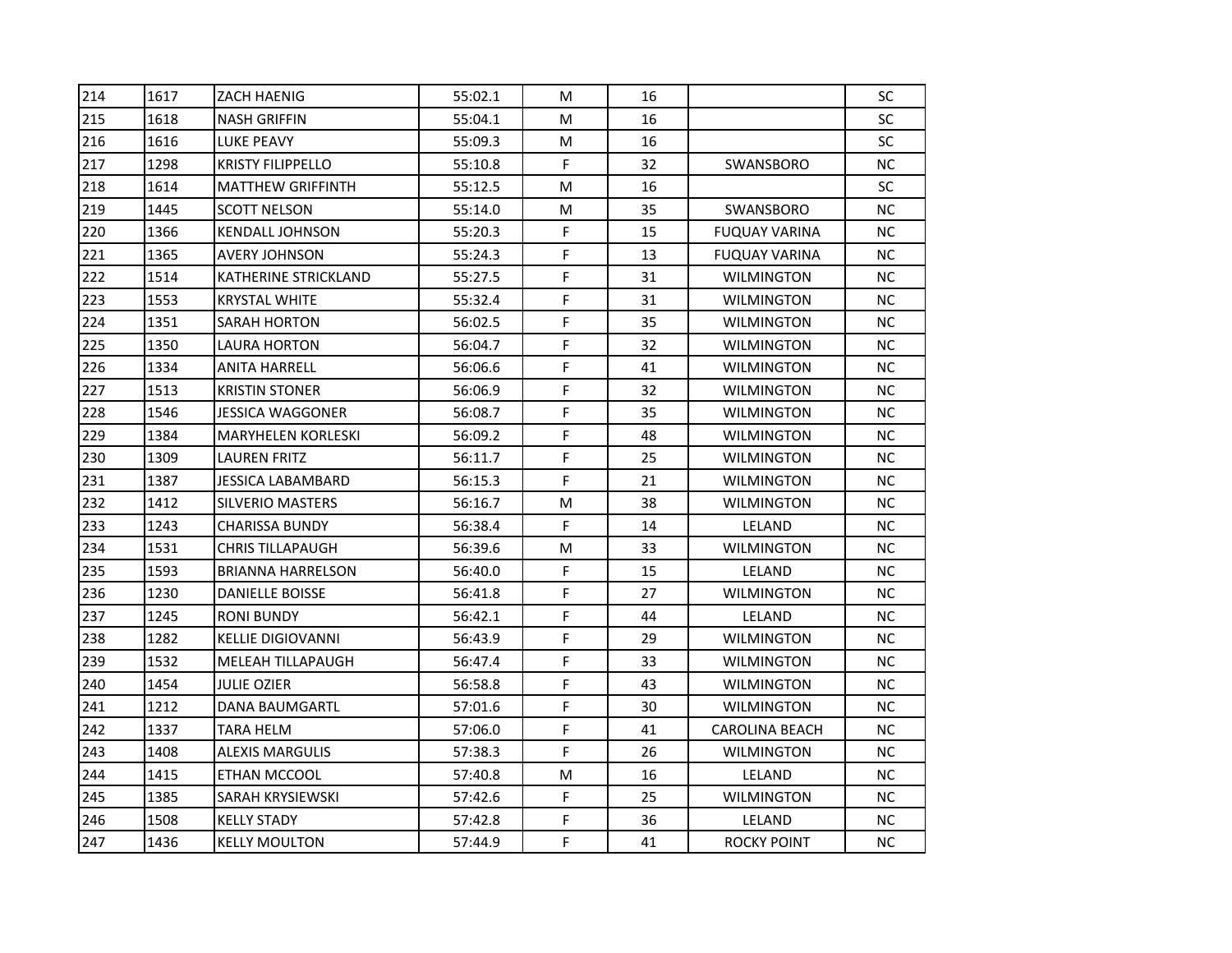| 248<br>1228<br>F<br><b>SARAH BLAKE</b><br>34<br>57:53.5<br><b>WILMINGTON</b><br>249<br>1227<br><b>BRIAN BLAKE</b><br>57:54.6<br>М<br>34<br><b>WILMINGTON</b><br>F<br>250<br>1275<br><b>JERI DECKER</b><br>57:56.0<br>34<br>JACKSONVILLE<br>251<br>1596<br><b>CRAIG CADOGAN</b><br>58:53.4<br>M<br>38<br><b>WILMINGTON</b><br>252<br>1626<br>17<br><b>DESHAWN SMITH</b><br>59:06.6<br>м<br><b>HOPE MILLS</b><br>F<br>253<br>1404<br>KIMBERLY MALPASS<br>36<br>59:07.6<br>WILMINGTON<br>F<br>1541<br>254<br><b>CAITLIN TUPPER</b><br>59:11.2<br>35<br><b>WILMINGTON</b><br>255<br>1394<br><b>KEVIN LEACH</b><br>59:13.1<br>м<br>32<br><b>WILMINGTON</b><br>F<br>256<br>1423<br>47<br><b>DEANNE MEADOWS</b><br>59:18.1<br><b>BURGAW</b><br>F<br>257<br>1518<br>44<br><b>JESSICA SWENCKI</b><br>59:27.4<br><b>BURGAW</b><br>F<br>258<br>1590<br>JENNIFER ANDERSON<br>59:28.9<br>47<br>HAMPSTEAD<br>1517<br>259<br><b>AKIRA SWENCKI</b><br>59:29.4<br>Μ<br>42<br><b>BURGAW</b><br>260<br>1205<br><b>WALTER ANDERSON</b><br>Μ<br>47<br>59:33.2<br><b>HOLLY RIDGE</b><br>F<br>261<br>1417<br>AMY MCCORMACK<br>39<br>59:47.5<br>HAMPSTEAD<br>1418<br>262<br><b>GREG MCCORMACK</b><br>Μ<br>36<br>59:52.3<br>HAMPSTEAD<br>F<br>1393<br>263<br>CHRISTINA LANIER<br>59:57.4<br>40<br>WILMINGTON<br>F<br>1358<br>264<br><b>PAMELA IRBY</b><br>59:59.1<br>41<br><b>WILMINGTON</b><br>265<br>1338<br><b>JAMES HEMBREE</b><br>1:00:01.4<br>Μ<br>41<br><b>WILMINGTON</b><br>F<br>266<br>1495<br>44<br>PATRICIA SCHIZZANO<br>1:00:16.6<br><b>WILMINGTON</b><br>267<br>1568<br><b>SAM STADSVOLD</b><br>м<br>29<br>1:00:18.9<br>WILMINGTON<br>F<br>1567<br>268<br>RACHEL SCHOOLCRAFT<br>1:00:22.2<br>24<br><b>WILMINGTON</b><br>F<br>269<br>1459<br>33<br><b>KELLY PARMETER</b><br>1:00:43.0<br>CALABASH<br>F.<br>270<br>1375<br><b>CLAIRE KENNEY</b><br>1:00:44.9<br>33<br>CALABASH<br>271<br>1512<br>Μ<br>35<br><b>JASON STEWART</b><br>1:01:03.3<br><b>BUTNER</b><br>F.<br>272<br>1304<br><b>AMBER FLOWERS</b><br>1:01:04.7<br>33<br><b>BUTNER</b><br>F<br>1583<br>273<br>33<br>ERIN KARLSON<br>1:01:24.4<br>WILMINGTON<br>F<br>274<br>1432<br>39<br>KATHLEEN MOON<br>1:01:26.6<br><b>WILMINGTON</b><br>F<br>275<br>1550<br><b>MADELINE WATSON</b><br>1:01:28.8<br>30<br><b>WILMINGTON</b><br>F<br>276<br>1609<br><b>KUTILA WARNER</b><br>1:01:52.1<br>34<br><b>WILMINGTON</b><br>F<br>277<br>1603<br>28<br>JILL GRISSO<br>1:01:56.5<br><b>WILMINGTON</b><br>F<br>278<br>1214<br>35<br>AMELIA BAYSDEN<br>1:01:58.4<br>LELAND<br>279<br>1263<br>F<br>LYNSEY COLLIER-GRAHAM<br>1:02:00.4<br>31<br>RALEIGH<br>F<br>280<br>1535<br>REBECCA TRAMMEL<br>1:02:06.6<br>39<br><b>WILMINGTON</b><br>F<br>34<br><b>MELISSA HARKNESS</b><br>1:02:08.2 |     |      |  |  |                   |     |
|--------------------------------------------------------------------------------------------------------------------------------------------------------------------------------------------------------------------------------------------------------------------------------------------------------------------------------------------------------------------------------------------------------------------------------------------------------------------------------------------------------------------------------------------------------------------------------------------------------------------------------------------------------------------------------------------------------------------------------------------------------------------------------------------------------------------------------------------------------------------------------------------------------------------------------------------------------------------------------------------------------------------------------------------------------------------------------------------------------------------------------------------------------------------------------------------------------------------------------------------------------------------------------------------------------------------------------------------------------------------------------------------------------------------------------------------------------------------------------------------------------------------------------------------------------------------------------------------------------------------------------------------------------------------------------------------------------------------------------------------------------------------------------------------------------------------------------------------------------------------------------------------------------------------------------------------------------------------------------------------------------------------------------------------------------------------------------------------------------------------------------------------------------------------------------------------------------------------------------------------------------------------------------------------------------------------------------------------------------------------------------------------------------------------------------------------------------------------------------------------------------------------------------------------------------------------------------------------------------------------------------------------------------------------------------------------------------------------------|-----|------|--|--|-------------------|-----|
|                                                                                                                                                                                                                                                                                                                                                                                                                                                                                                                                                                                                                                                                                                                                                                                                                                                                                                                                                                                                                                                                                                                                                                                                                                                                                                                                                                                                                                                                                                                                                                                                                                                                                                                                                                                                                                                                                                                                                                                                                                                                                                                                                                                                                                                                                                                                                                                                                                                                                                                                                                                                                                                                                                                          |     |      |  |  |                   | NC. |
|                                                                                                                                                                                                                                                                                                                                                                                                                                                                                                                                                                                                                                                                                                                                                                                                                                                                                                                                                                                                                                                                                                                                                                                                                                                                                                                                                                                                                                                                                                                                                                                                                                                                                                                                                                                                                                                                                                                                                                                                                                                                                                                                                                                                                                                                                                                                                                                                                                                                                                                                                                                                                                                                                                                          |     |      |  |  |                   | NC. |
|                                                                                                                                                                                                                                                                                                                                                                                                                                                                                                                                                                                                                                                                                                                                                                                                                                                                                                                                                                                                                                                                                                                                                                                                                                                                                                                                                                                                                                                                                                                                                                                                                                                                                                                                                                                                                                                                                                                                                                                                                                                                                                                                                                                                                                                                                                                                                                                                                                                                                                                                                                                                                                                                                                                          |     |      |  |  |                   | NC. |
|                                                                                                                                                                                                                                                                                                                                                                                                                                                                                                                                                                                                                                                                                                                                                                                                                                                                                                                                                                                                                                                                                                                                                                                                                                                                                                                                                                                                                                                                                                                                                                                                                                                                                                                                                                                                                                                                                                                                                                                                                                                                                                                                                                                                                                                                                                                                                                                                                                                                                                                                                                                                                                                                                                                          |     |      |  |  |                   | NC. |
|                                                                                                                                                                                                                                                                                                                                                                                                                                                                                                                                                                                                                                                                                                                                                                                                                                                                                                                                                                                                                                                                                                                                                                                                                                                                                                                                                                                                                                                                                                                                                                                                                                                                                                                                                                                                                                                                                                                                                                                                                                                                                                                                                                                                                                                                                                                                                                                                                                                                                                                                                                                                                                                                                                                          |     |      |  |  |                   | NC. |
|                                                                                                                                                                                                                                                                                                                                                                                                                                                                                                                                                                                                                                                                                                                                                                                                                                                                                                                                                                                                                                                                                                                                                                                                                                                                                                                                                                                                                                                                                                                                                                                                                                                                                                                                                                                                                                                                                                                                                                                                                                                                                                                                                                                                                                                                                                                                                                                                                                                                                                                                                                                                                                                                                                                          |     |      |  |  |                   | NC. |
|                                                                                                                                                                                                                                                                                                                                                                                                                                                                                                                                                                                                                                                                                                                                                                                                                                                                                                                                                                                                                                                                                                                                                                                                                                                                                                                                                                                                                                                                                                                                                                                                                                                                                                                                                                                                                                                                                                                                                                                                                                                                                                                                                                                                                                                                                                                                                                                                                                                                                                                                                                                                                                                                                                                          |     |      |  |  |                   | NC. |
|                                                                                                                                                                                                                                                                                                                                                                                                                                                                                                                                                                                                                                                                                                                                                                                                                                                                                                                                                                                                                                                                                                                                                                                                                                                                                                                                                                                                                                                                                                                                                                                                                                                                                                                                                                                                                                                                                                                                                                                                                                                                                                                                                                                                                                                                                                                                                                                                                                                                                                                                                                                                                                                                                                                          |     |      |  |  |                   | NC. |
|                                                                                                                                                                                                                                                                                                                                                                                                                                                                                                                                                                                                                                                                                                                                                                                                                                                                                                                                                                                                                                                                                                                                                                                                                                                                                                                                                                                                                                                                                                                                                                                                                                                                                                                                                                                                                                                                                                                                                                                                                                                                                                                                                                                                                                                                                                                                                                                                                                                                                                                                                                                                                                                                                                                          |     |      |  |  |                   | NC. |
|                                                                                                                                                                                                                                                                                                                                                                                                                                                                                                                                                                                                                                                                                                                                                                                                                                                                                                                                                                                                                                                                                                                                                                                                                                                                                                                                                                                                                                                                                                                                                                                                                                                                                                                                                                                                                                                                                                                                                                                                                                                                                                                                                                                                                                                                                                                                                                                                                                                                                                                                                                                                                                                                                                                          |     |      |  |  |                   | NC. |
|                                                                                                                                                                                                                                                                                                                                                                                                                                                                                                                                                                                                                                                                                                                                                                                                                                                                                                                                                                                                                                                                                                                                                                                                                                                                                                                                                                                                                                                                                                                                                                                                                                                                                                                                                                                                                                                                                                                                                                                                                                                                                                                                                                                                                                                                                                                                                                                                                                                                                                                                                                                                                                                                                                                          |     |      |  |  |                   | NC. |
|                                                                                                                                                                                                                                                                                                                                                                                                                                                                                                                                                                                                                                                                                                                                                                                                                                                                                                                                                                                                                                                                                                                                                                                                                                                                                                                                                                                                                                                                                                                                                                                                                                                                                                                                                                                                                                                                                                                                                                                                                                                                                                                                                                                                                                                                                                                                                                                                                                                                                                                                                                                                                                                                                                                          |     |      |  |  |                   | NC. |
|                                                                                                                                                                                                                                                                                                                                                                                                                                                                                                                                                                                                                                                                                                                                                                                                                                                                                                                                                                                                                                                                                                                                                                                                                                                                                                                                                                                                                                                                                                                                                                                                                                                                                                                                                                                                                                                                                                                                                                                                                                                                                                                                                                                                                                                                                                                                                                                                                                                                                                                                                                                                                                                                                                                          |     |      |  |  |                   | NC. |
|                                                                                                                                                                                                                                                                                                                                                                                                                                                                                                                                                                                                                                                                                                                                                                                                                                                                                                                                                                                                                                                                                                                                                                                                                                                                                                                                                                                                                                                                                                                                                                                                                                                                                                                                                                                                                                                                                                                                                                                                                                                                                                                                                                                                                                                                                                                                                                                                                                                                                                                                                                                                                                                                                                                          |     |      |  |  |                   | NC. |
|                                                                                                                                                                                                                                                                                                                                                                                                                                                                                                                                                                                                                                                                                                                                                                                                                                                                                                                                                                                                                                                                                                                                                                                                                                                                                                                                                                                                                                                                                                                                                                                                                                                                                                                                                                                                                                                                                                                                                                                                                                                                                                                                                                                                                                                                                                                                                                                                                                                                                                                                                                                                                                                                                                                          |     |      |  |  |                   | NC. |
|                                                                                                                                                                                                                                                                                                                                                                                                                                                                                                                                                                                                                                                                                                                                                                                                                                                                                                                                                                                                                                                                                                                                                                                                                                                                                                                                                                                                                                                                                                                                                                                                                                                                                                                                                                                                                                                                                                                                                                                                                                                                                                                                                                                                                                                                                                                                                                                                                                                                                                                                                                                                                                                                                                                          |     |      |  |  |                   | NC. |
|                                                                                                                                                                                                                                                                                                                                                                                                                                                                                                                                                                                                                                                                                                                                                                                                                                                                                                                                                                                                                                                                                                                                                                                                                                                                                                                                                                                                                                                                                                                                                                                                                                                                                                                                                                                                                                                                                                                                                                                                                                                                                                                                                                                                                                                                                                                                                                                                                                                                                                                                                                                                                                                                                                                          |     |      |  |  |                   | NC. |
|                                                                                                                                                                                                                                                                                                                                                                                                                                                                                                                                                                                                                                                                                                                                                                                                                                                                                                                                                                                                                                                                                                                                                                                                                                                                                                                                                                                                                                                                                                                                                                                                                                                                                                                                                                                                                                                                                                                                                                                                                                                                                                                                                                                                                                                                                                                                                                                                                                                                                                                                                                                                                                                                                                                          |     |      |  |  |                   | NC  |
|                                                                                                                                                                                                                                                                                                                                                                                                                                                                                                                                                                                                                                                                                                                                                                                                                                                                                                                                                                                                                                                                                                                                                                                                                                                                                                                                                                                                                                                                                                                                                                                                                                                                                                                                                                                                                                                                                                                                                                                                                                                                                                                                                                                                                                                                                                                                                                                                                                                                                                                                                                                                                                                                                                                          |     |      |  |  |                   | NC. |
|                                                                                                                                                                                                                                                                                                                                                                                                                                                                                                                                                                                                                                                                                                                                                                                                                                                                                                                                                                                                                                                                                                                                                                                                                                                                                                                                                                                                                                                                                                                                                                                                                                                                                                                                                                                                                                                                                                                                                                                                                                                                                                                                                                                                                                                                                                                                                                                                                                                                                                                                                                                                                                                                                                                          |     |      |  |  |                   | NC. |
|                                                                                                                                                                                                                                                                                                                                                                                                                                                                                                                                                                                                                                                                                                                                                                                                                                                                                                                                                                                                                                                                                                                                                                                                                                                                                                                                                                                                                                                                                                                                                                                                                                                                                                                                                                                                                                                                                                                                                                                                                                                                                                                                                                                                                                                                                                                                                                                                                                                                                                                                                                                                                                                                                                                          |     |      |  |  |                   | NC  |
|                                                                                                                                                                                                                                                                                                                                                                                                                                                                                                                                                                                                                                                                                                                                                                                                                                                                                                                                                                                                                                                                                                                                                                                                                                                                                                                                                                                                                                                                                                                                                                                                                                                                                                                                                                                                                                                                                                                                                                                                                                                                                                                                                                                                                                                                                                                                                                                                                                                                                                                                                                                                                                                                                                                          |     |      |  |  |                   | NC. |
|                                                                                                                                                                                                                                                                                                                                                                                                                                                                                                                                                                                                                                                                                                                                                                                                                                                                                                                                                                                                                                                                                                                                                                                                                                                                                                                                                                                                                                                                                                                                                                                                                                                                                                                                                                                                                                                                                                                                                                                                                                                                                                                                                                                                                                                                                                                                                                                                                                                                                                                                                                                                                                                                                                                          |     |      |  |  |                   | NC. |
|                                                                                                                                                                                                                                                                                                                                                                                                                                                                                                                                                                                                                                                                                                                                                                                                                                                                                                                                                                                                                                                                                                                                                                                                                                                                                                                                                                                                                                                                                                                                                                                                                                                                                                                                                                                                                                                                                                                                                                                                                                                                                                                                                                                                                                                                                                                                                                                                                                                                                                                                                                                                                                                                                                                          |     |      |  |  |                   | NC. |
|                                                                                                                                                                                                                                                                                                                                                                                                                                                                                                                                                                                                                                                                                                                                                                                                                                                                                                                                                                                                                                                                                                                                                                                                                                                                                                                                                                                                                                                                                                                                                                                                                                                                                                                                                                                                                                                                                                                                                                                                                                                                                                                                                                                                                                                                                                                                                                                                                                                                                                                                                                                                                                                                                                                          |     |      |  |  |                   | NC. |
|                                                                                                                                                                                                                                                                                                                                                                                                                                                                                                                                                                                                                                                                                                                                                                                                                                                                                                                                                                                                                                                                                                                                                                                                                                                                                                                                                                                                                                                                                                                                                                                                                                                                                                                                                                                                                                                                                                                                                                                                                                                                                                                                                                                                                                                                                                                                                                                                                                                                                                                                                                                                                                                                                                                          |     |      |  |  |                   | NC. |
|                                                                                                                                                                                                                                                                                                                                                                                                                                                                                                                                                                                                                                                                                                                                                                                                                                                                                                                                                                                                                                                                                                                                                                                                                                                                                                                                                                                                                                                                                                                                                                                                                                                                                                                                                                                                                                                                                                                                                                                                                                                                                                                                                                                                                                                                                                                                                                                                                                                                                                                                                                                                                                                                                                                          |     |      |  |  |                   | NC. |
|                                                                                                                                                                                                                                                                                                                                                                                                                                                                                                                                                                                                                                                                                                                                                                                                                                                                                                                                                                                                                                                                                                                                                                                                                                                                                                                                                                                                                                                                                                                                                                                                                                                                                                                                                                                                                                                                                                                                                                                                                                                                                                                                                                                                                                                                                                                                                                                                                                                                                                                                                                                                                                                                                                                          |     |      |  |  |                   | NC. |
|                                                                                                                                                                                                                                                                                                                                                                                                                                                                                                                                                                                                                                                                                                                                                                                                                                                                                                                                                                                                                                                                                                                                                                                                                                                                                                                                                                                                                                                                                                                                                                                                                                                                                                                                                                                                                                                                                                                                                                                                                                                                                                                                                                                                                                                                                                                                                                                                                                                                                                                                                                                                                                                                                                                          |     |      |  |  |                   | NC. |
|                                                                                                                                                                                                                                                                                                                                                                                                                                                                                                                                                                                                                                                                                                                                                                                                                                                                                                                                                                                                                                                                                                                                                                                                                                                                                                                                                                                                                                                                                                                                                                                                                                                                                                                                                                                                                                                                                                                                                                                                                                                                                                                                                                                                                                                                                                                                                                                                                                                                                                                                                                                                                                                                                                                          |     |      |  |  |                   | NC. |
|                                                                                                                                                                                                                                                                                                                                                                                                                                                                                                                                                                                                                                                                                                                                                                                                                                                                                                                                                                                                                                                                                                                                                                                                                                                                                                                                                                                                                                                                                                                                                                                                                                                                                                                                                                                                                                                                                                                                                                                                                                                                                                                                                                                                                                                                                                                                                                                                                                                                                                                                                                                                                                                                                                                          |     |      |  |  |                   | NC. |
|                                                                                                                                                                                                                                                                                                                                                                                                                                                                                                                                                                                                                                                                                                                                                                                                                                                                                                                                                                                                                                                                                                                                                                                                                                                                                                                                                                                                                                                                                                                                                                                                                                                                                                                                                                                                                                                                                                                                                                                                                                                                                                                                                                                                                                                                                                                                                                                                                                                                                                                                                                                                                                                                                                                          |     |      |  |  |                   | NC. |
|                                                                                                                                                                                                                                                                                                                                                                                                                                                                                                                                                                                                                                                                                                                                                                                                                                                                                                                                                                                                                                                                                                                                                                                                                                                                                                                                                                                                                                                                                                                                                                                                                                                                                                                                                                                                                                                                                                                                                                                                                                                                                                                                                                                                                                                                                                                                                                                                                                                                                                                                                                                                                                                                                                                          |     |      |  |  |                   | NC. |
|                                                                                                                                                                                                                                                                                                                                                                                                                                                                                                                                                                                                                                                                                                                                                                                                                                                                                                                                                                                                                                                                                                                                                                                                                                                                                                                                                                                                                                                                                                                                                                                                                                                                                                                                                                                                                                                                                                                                                                                                                                                                                                                                                                                                                                                                                                                                                                                                                                                                                                                                                                                                                                                                                                                          | 281 | 1333 |  |  | <b>WILMINGTON</b> | NC. |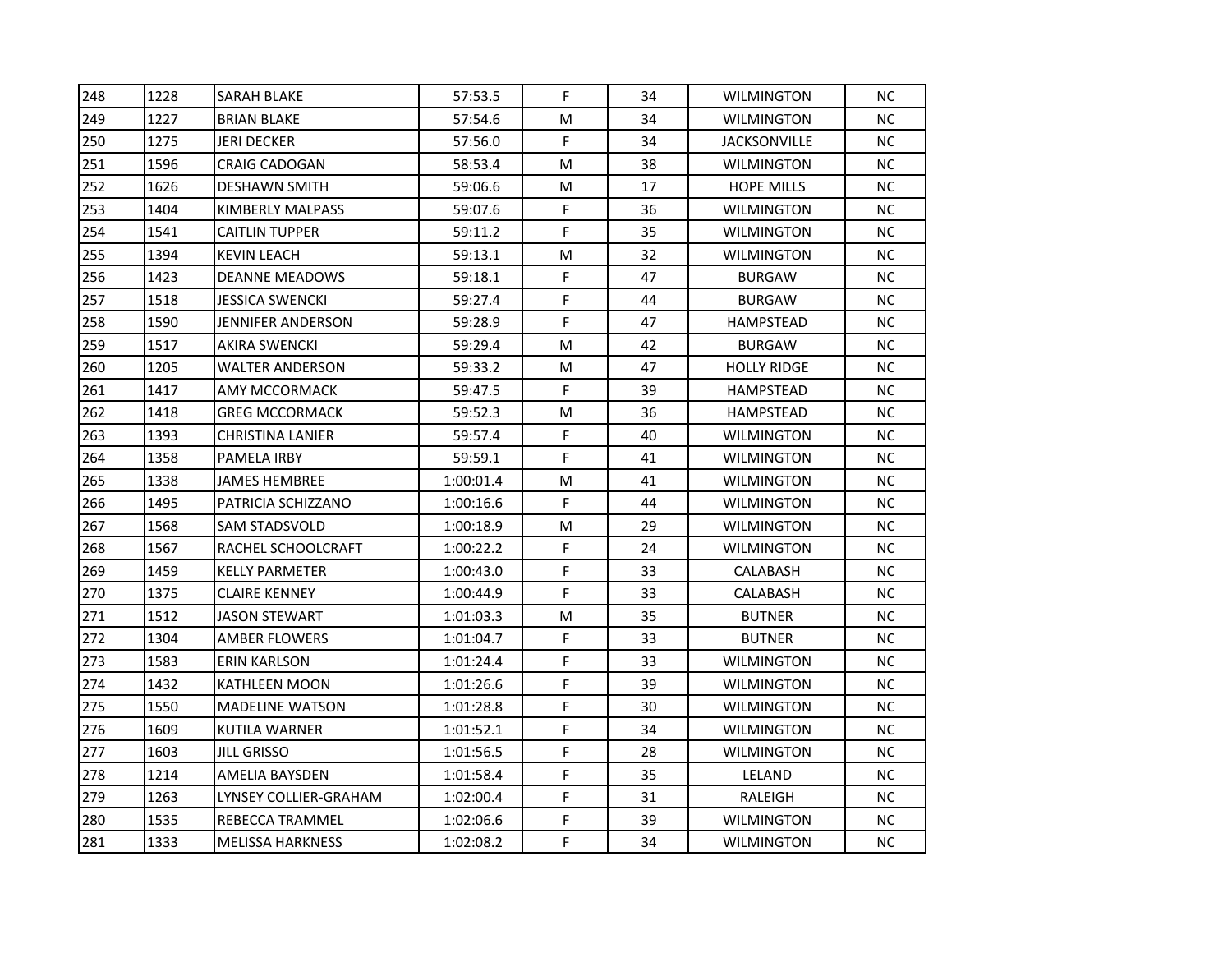| 282 | 1262 | <b>BRITTANY COLLIER</b>   | 1:02:10.2 | F. | 33             | LELAND              | NC. |
|-----|------|---------------------------|-----------|----|----------------|---------------------|-----|
| 283 | 1575 | <b>DOUGLAS PROUTOY</b>    | 1:02:14.9 | м  | 40             | LELAND              | NC. |
| 284 | 1301 | <b>ELIZABETH FLORES</b>   | 1:03:10.6 | F  | 21             | <b>ROSE HILL</b>    | NC. |
| 285 | 1302 | SARAH FLORES              | 1:03:12.3 | F  | 16             | ROSE HILL           | NC. |
| 286 | 1368 | TARRAH JOHNSON            | 1:03:14.4 | F. | 35             | <b>WILMINGTON</b>   | NC. |
| 287 | 1600 | <b>COLLEEN MCGINNIS</b>   | 1:03:17.8 | F  | 25             | <b>WILMINGTON</b>   | NC. |
| 288 | 1555 | NICOLE WILLIS             | 1:03:19.2 | F  | 24             | <b>WILMINGTON</b>   | NC. |
| 289 | 1581 | <b>VERONICA MADISON</b>   | 1:03:25.7 | F  | 36             | <b>WILMINGTON</b>   | NC  |
| 290 | 1430 | <b>MATTHEW MONEY</b>      | 1:03:28.3 | M  | $\overline{2}$ | <b>WILMINGTON</b>   | NC. |
| 291 | 1539 | SARAH TUBAUGH             | 1:03:31.3 | F  | 22             | WASHINGTON          | NC. |
| 292 | 1458 | <b>CARA PAOLICELLI</b>    | 1:03:33.5 | F  | 19             | <b>CHAPEL HILL</b>  | NC. |
| 293 | 1582 | <b>ANDREW SYLVESTRI</b>   | 1:03:36.8 | M  | 26             | <b>WILMINGTON</b>   | NC. |
| 294 | 1612 | ROBERT NICHOLS            | 1:03:37.2 | м  | 26             | <b>WILMINGTON</b>   | NC  |
| 295 | 1584 | <b>HAYLEIGH CARROLL</b>   | 1:04:02.1 | F. | 20             | <b>GREENSBORO</b>   | NC. |
| 296 | 1585 | ROY CARROLL               | 1:04:05.1 | Μ  | 53             | <b>GREENSBORO</b>   | NC. |
| 297 | 1225 | JESSICA BLACKBURN         | 1:04:19.9 | F  | 50             | HAMPSTEAD           | NC. |
| 298 | 1347 | ADALIA HILTBEITD          | 1:04:21.8 | F  | 37             | HAMPSTEAD           | NC. |
| 299 | 1376 | KIM KENT                  | 1:04:29.9 | F  | 45             | HAMPSTEAD           | NC. |
| 300 | 1232 | <b>WENDY BOYCE</b>        | 1:04:32.8 | F  | 50             | HAMPSTEAD           | NC. |
| 301 | 1335 | <b>JAMES HARRIS</b>       | 1:04:48.2 | Μ  | 19             | <b>WILMINGTON</b>   | NC. |
| 302 | 1278 | JON DEPUTY                | 1:04:54.0 | м  | 47             | WILMINGTON          | NC. |
| 303 | 1279 | <b>LISA DEPUTY</b>        | 1:04:57.6 | F. | 42             | <b>WILMINGTON</b>   | NC  |
| 304 | 1524 | <b>MARTHA TERAULT</b>     | 1:05:04.7 | F  | 46             | <b>WILMINGTON</b>   | NC. |
| 305 | 1428 | <b>CHRIS MIRANDA</b>      | 1:05:21.4 | м  | 33             | LELAND              | NC. |
| 306 | 1608 | <b>KERRILYN MUNSON</b>    | 1:05:23.4 | F  | 34             | <b>WILMINGTON</b>   | NC. |
| 307 | 1597 | LAUREN TOBIN              | 1:05:25.6 | F  | 27             | <b>WILMINGTON</b>   | NC. |
| 308 | 1547 | MICHELLE WALLER           | 1:05:40.2 | F  | 35             | <b>WILMINGTON</b>   | NC. |
| 309 | 1591 | <b>LORI RICHARDSON</b>    | 1:05:49.4 | F  | 46             | HAMPSTEAD           | NC. |
| 310 | 1342 | KASSI HERCHENHAHN         | 1:06:00.6 | F  | 16             | <b>WILMINGTON</b>   | NC. |
| 311 | 1372 | <b>CHRISTOPHER KARRAS</b> | 1:06:04.5 | Μ  | 18             | <b>WILMINGTON</b>   | NC. |
| 312 | 1255 | MICHELE CERULLO           | 1:07:18.3 | F  | 49             | <b>CASTLE HAYNE</b> | NC. |
| 313 | 1401 | REBECCA LEONARD           | 1:07:24.5 | F  | 28             | <b>CASTLE HAYNE</b> | NC. |
| 314 | 1484 | <b>VINCE ROMANO</b>       | 1:08:02.3 | M  | 38             | <b>GREENSBORO</b>   | NC. |
| 315 | 1284 | <b>TODD DION</b>          | 1:08:04.6 | м  | 36             | <b>WILMINGTON</b>   | NC. |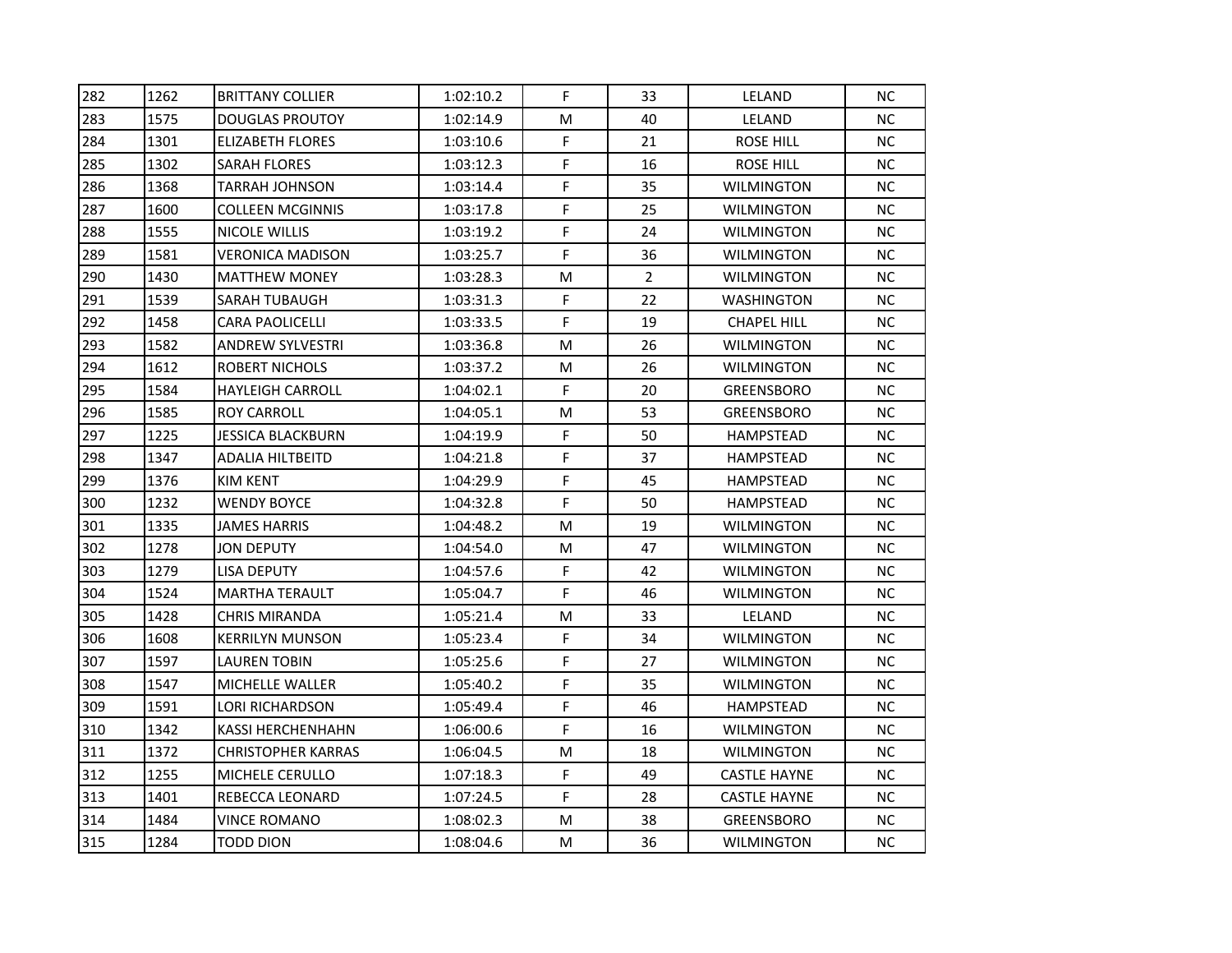| 316 | 1287 | <b>BRITTANY DRAPER</b>    | 1:08:10.2 | F. | 31 | <b>WILMINGTON</b>   | NC. |
|-----|------|---------------------------|-----------|----|----|---------------------|-----|
| 317 | 1276 | <b>JESSICA DEERING</b>    | 1:08:14.2 | F. | 33 | JACKSONVILLE        | NC. |
| 318 | 1536 | <b>CRYSTAL TREANTS</b>    | 1:08:16.5 | F  | 32 | <b>JACKSONVILLE</b> | NC. |
| 319 | 1222 | CELIA BETTINSOLI          | 1:08:17.5 | F  | 21 | RALEIGH             | NC. |
| 320 | 1209 | <b>MARIANNA BAGGETT</b>   | 1:08:19.9 | F  | 19 | <b>FAYETTEVILLE</b> | NC. |
| 321 | 1348 | <b>REBECCA HODGKISS</b>   | 1:08:54.3 | F  | 33 | WILMINGTON          | NC. |
| 322 | 1447 | <b>DENISE NOYES</b>       | 1:08:56.1 | F  | 41 | <b>WILMINGTON</b>   | NC. |
| 323 | 1320 | <b>JOSEPH GRAGO</b>       | 1:08:58.3 | M  | 24 | HAMPSTEAD           | NC. |
| 324 | 1400 | <b>TIFFANY LEMASTERS</b>  | 1:08:59.5 | F  | 34 | <b>CASTLE HAYNE</b> | NC. |
| 325 | 1399 | <b>MATT LEMASTERS</b>     | 1:09:01.3 | Μ  | 30 | <b>CLINTON NC</b>   | NC  |
| 326 | 1633 | <b>MIKE HOUSTON</b>       | 1:09:02.0 | м  | 49 | <b>WILMINGTON</b>   | NC. |
| 327 | 1444 | <b>AUSTIN NAVE</b>        | 1:09:35.7 | м  | 27 | SANFORD             | NC. |
| 328 | 1627 | DANA KESTER               | 1:09:38.2 | Μ  | 26 | <b>CONCORD</b>      | NC. |
| 329 | 1490 | <b>MADISON SANDERFORD</b> | 1:09:40.9 | F  | 21 | LILLINGTON          | NC. |
| 330 | 1628 | <b>CHRIS SIMPSON</b>      | 1:09:42.7 | M  | 31 | <b>WILMINGTON</b>   | NC. |
| 331 | 1405 | TIMOTHY MANNS             | 1:09:48.9 | М  | 31 | <b>DURHAM</b>       | NC. |
| 332 | 1562 | <b>TANNER YERBY</b>       | 1:09:53.4 | м  | 22 | <b>FAYETTEVILLE</b> | NC. |
| 333 | 1433 | <b>SHALANE MOORE</b>      | 1:09:54.1 | F  | 28 | <b>WILMINGTON</b>   | NC  |
| 334 | 1526 | <b>JESSE TEW</b>          | 1:09:56.5 | M  | 33 | <b>WILMINGTON</b>   | NC. |
| 335 | 1410 | ROSA MARTINEZ             | 1:09:57.1 | F  | 26 | SANFORD             | NC. |
| 336 | 1527 | JULIA TEW                 | 1:10:01.0 | F  | 28 | <b>WILMINGTON</b>   | NC. |
| 337 | 1525 | <b>JESSE TEW</b>          | 1:10:03.3 | М  | 31 | <b>WILMINGTON</b>   | NC. |
| 338 | 1576 | <b>BERRY LONG</b>         | 1:10:07.8 | M  | 43 | <b>BURGAW</b>       | NC. |
| 339 | 1578 | <b>TOMI REYES</b>         | 1:10:37.3 | F  | 30 | <b>WILMINGTON</b>   | NC. |
| 340 | 1580 | <b>PATRICK ARTEMISIO</b>  | 1:10:38.4 | M  | 29 | WALLACE             | NC. |
| 341 | 1579 | <b>HARRY ARTEMISIO</b>    | 1:10:42.8 | М  | 31 | WILMINGTON          | NC. |
| 342 | 1240 | <b>LAUREN BRUCE</b>       | 1:11:29.3 | F  | 24 | <b>WILMINGTON</b>   | NC. |
| 343 | 1439 | <b>JOE MUNOZ</b>          | 1:11:30.7 | М  | 30 | <b>WILMINGTON</b>   | NC. |
| 344 | 1377 | <b>ERIKA KERNER</b>       | 1:11:33.5 | F  | 26 | <b>WILMINGTON</b>   | NC. |
| 345 | 1466 | LOURDES PINO-MUNOZ        | 1:11:34.8 | F  | 29 | <b>WILMINGTON</b>   | NC. |
| 346 | 1253 | <b>CARRIE CARTER</b>      | 1:11:38.5 | F  | 31 | <b>WINNABOW</b>     | NC. |
| 347 | 1559 | <b>JENNIFER WOODIE</b>    | 1:11:42.1 | F  | 33 | WILMINGTON          | NC. |
| 348 | 1558 | <b>BRANDON WOODIE</b>     | 1:11:45.6 | Μ  | 40 | <b>WILMINGTON</b>   | NC. |
| 349 | 1402 | VICTORIA LONG             | 1:11:49.5 | F  | 43 | <b>BURGAW</b>       | NC. |
|     |      |                           |           |    |    |                     |     |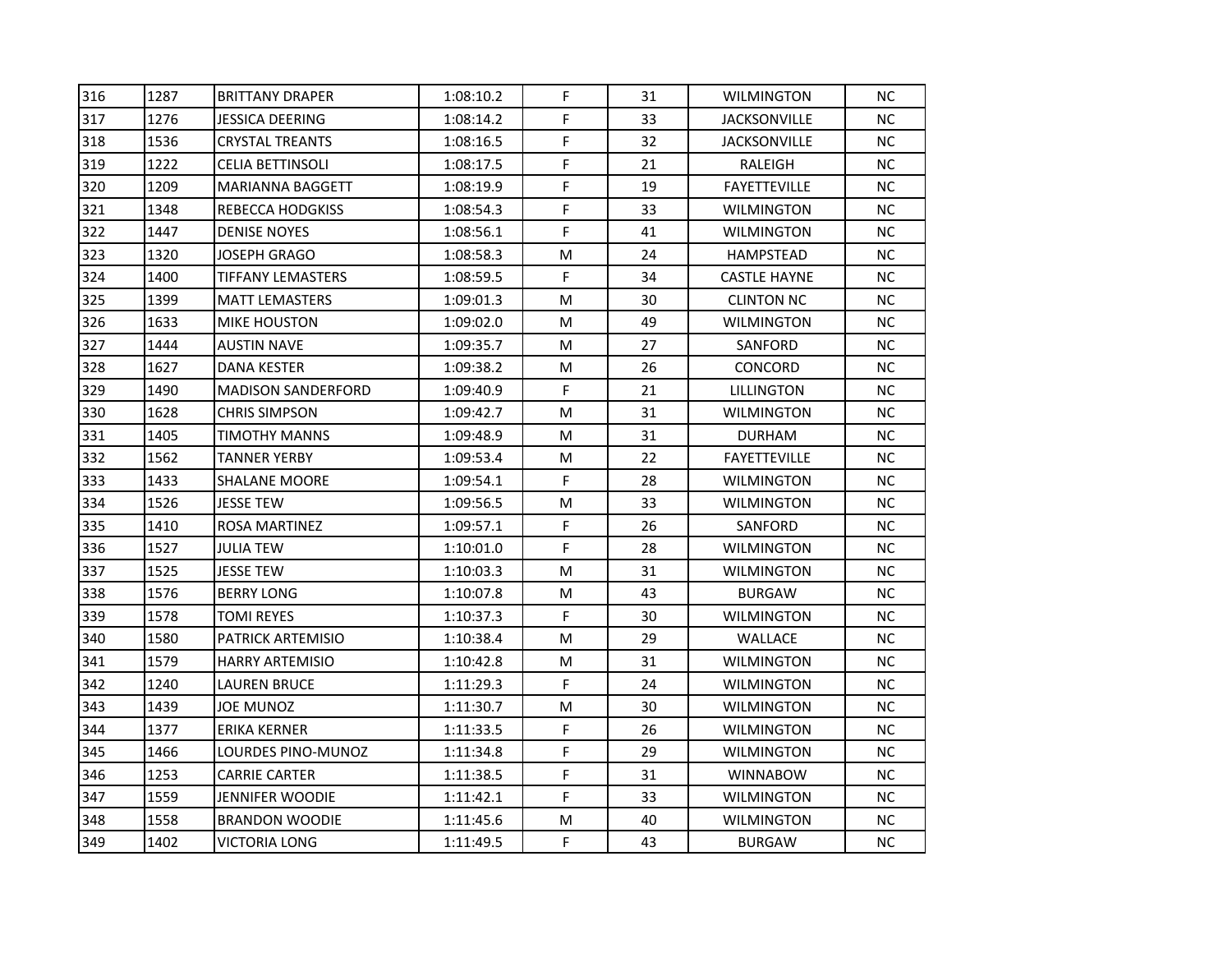| 350 | 1413 | <b>CHRIS MCCAULEY</b>    | 1:12:12.0 | М  | 26 | <b>WILMINGTON</b>   | NС        |
|-----|------|--------------------------|-----------|----|----|---------------------|-----------|
| 351 | 1235 | <b>PEGGY BROOKS</b>      | 1:13:43.7 | F  | 39 | <b>JACKSONVILLE</b> | NC.       |
| 352 | 1378 | SARAH KIBBY              | 1:14:21.8 | F  | 25 | <b>WILMINGTON</b>   | NC        |
| 353 | 1392 | KELSI LANGLEY            | 1:14:23.8 | F  | 38 | <b>WILMINGTON</b>   | NC.       |
| 354 | 1478 | LAURA REZEK              | 1:15:48.3 | F  | 47 | <b>WILMINGTON</b>   | NC.       |
| 355 | 1268 | ROBERTO CRUZ             | 1:15:50.6 | М  | 45 | ABERDEEN            | NC.       |
| 356 | 1481 | <b>DARLENE ROBERTS</b>   | 1:16:37.5 | F. | 44 | ABERDEEN            | NC.       |
| 357 | 1406 | <b>DIANNE MARCHESE</b>   | 1:16:38.1 | F. | 47 | <b>WILMINGTON</b>   | NC.       |
| 358 | 1274 | <b>ERIC DEATON</b>       | 1:16:39.5 | м  | 41 | PINEHURST           | NC.       |
| 359 | 1471 | <b>MICHELLE PONTIOUS</b> | 1:16:48.8 | F. | 38 | WILMINGTON          | <b>NC</b> |
| 360 | 1523 | <b>NATHAN TAYLOR</b>     | 1:17:12.0 | M  | 23 | HAMPSTEAD           | NC.       |
| 361 | 1203 | KATELIN ROCK             | 1:17:14.3 | F. | 28 | <b>CASTLE HAYNE</b> | NC.       |
| 362 | 1451 | JILLIAN O'CONNOR         | 1:17:16.6 | F  | 25 | <b>WILMINGTON</b>   | NC.       |
| 363 | 1464 | <b>KELSEY PERUSSE</b>    | 1:17:18.3 | F  | 23 | <b>WILMINGTON</b>   | NC.       |
| 364 | 1506 | <b>JILLIANNE SPRAGUE</b> | 1:17:20.6 | F  | 29 | <b>WILMINGTON</b>   | NC.       |
| 365 | 1421 | <b>MARY MCLEOD</b>       | 1:17:29.5 | F  | 37 | <b>WILMINGTON</b>   | NC.       |
| 366 | 1414 | <b>MEREDITH MCCLURE</b>  | 1:20:41.5 | F  | 22 | <b>WILMINGTON</b>   | NC.       |
| 367 | 1557 | AMANDA WIX               | 1:20:52.3 | F  | 37 | <b>WILMINGTON</b>   | NC.       |
| 368 | 1611 | TAMIKA KABIR             | 1:21:15.5 | F  | 38 | <b>WILMINGTON</b>   | NC.       |
| 369 | 1325 | <b>STACEY GUZMAN</b>     | 1:24:48.7 | F  | 32 | <b>JACKSONVILLE</b> | NC.       |
| 370 | 1452 | STANLYNN OLCHESKE        | 1:25:00.7 | F  | 34 | <b>JACKSONVILLE</b> | <b>NC</b> |
| 371 | 1288 | JENNIFER DUKES           | 1:25:02.3 | F. | 41 | <b>JACKSONVILLE</b> | NC        |
| 372 | 1267 | MATHEW COX               | 1:25:38.2 | М  | 29 | <b>WILMINGTON</b>   | NC.       |
| 373 | 1293 | DAYSI FAJARDO            | 1:25:43.4 | F. | 26 | <b>WILMINGTON</b>   | NC.       |
| 374 | 1305 | SAMANTHA FOGGAN          | 1:25:46.5 | F  | 26 | <b>WILMINGTON</b>   | NC.       |
| 375 | 1395 | <b>APRIL LEE</b>         | 1:27:09.3 | F  | 25 | <b>WILMINGTON</b>   | NC.       |
| 376 | 1573 | KIMEYASHA HUNTER         | 1:27:12.1 | F. | 29 | <b>WILMINGTON</b>   | NC.       |
| 377 | 1588 | <b>KRISTOPHER GATES</b>  | 1:27:14.3 | М  | 25 | SNEADS FERRY        | NC.       |
| 378 | 1587 | KEILAH MULVENNA          | 1:27:16.5 | F  | 28 | <b>SURF CITY</b>    | NC.       |
| 379 | 1563 | <b>BRITTANY ZAGWYN</b>   | 1:27:18.3 | F. | 32 | <b>SNEADS FERRY</b> | NC.       |
| 380 | 1589 | <b>CODEY BLANKENSHIP</b> | 1:27:20.1 | M  | 22 | <b>SNEADS FERRY</b> | NC.       |
| 381 | 1595 | <b>NATE HAMILTON</b>     | 1:27:23.2 | M  | 30 | <b>SNEADS FERRY</b> | <b>NC</b> |
| 382 | 1343 | RANDI HERNANDEZ          | 1:29:08.6 | F. | 31 | RICHLANDS           | NC        |
| 383 | 1234 | <b>NATALIE BROOKS</b>    | 1:29:12.7 | F. | 24 | <b>JACKSONVILLE</b> | NC.       |